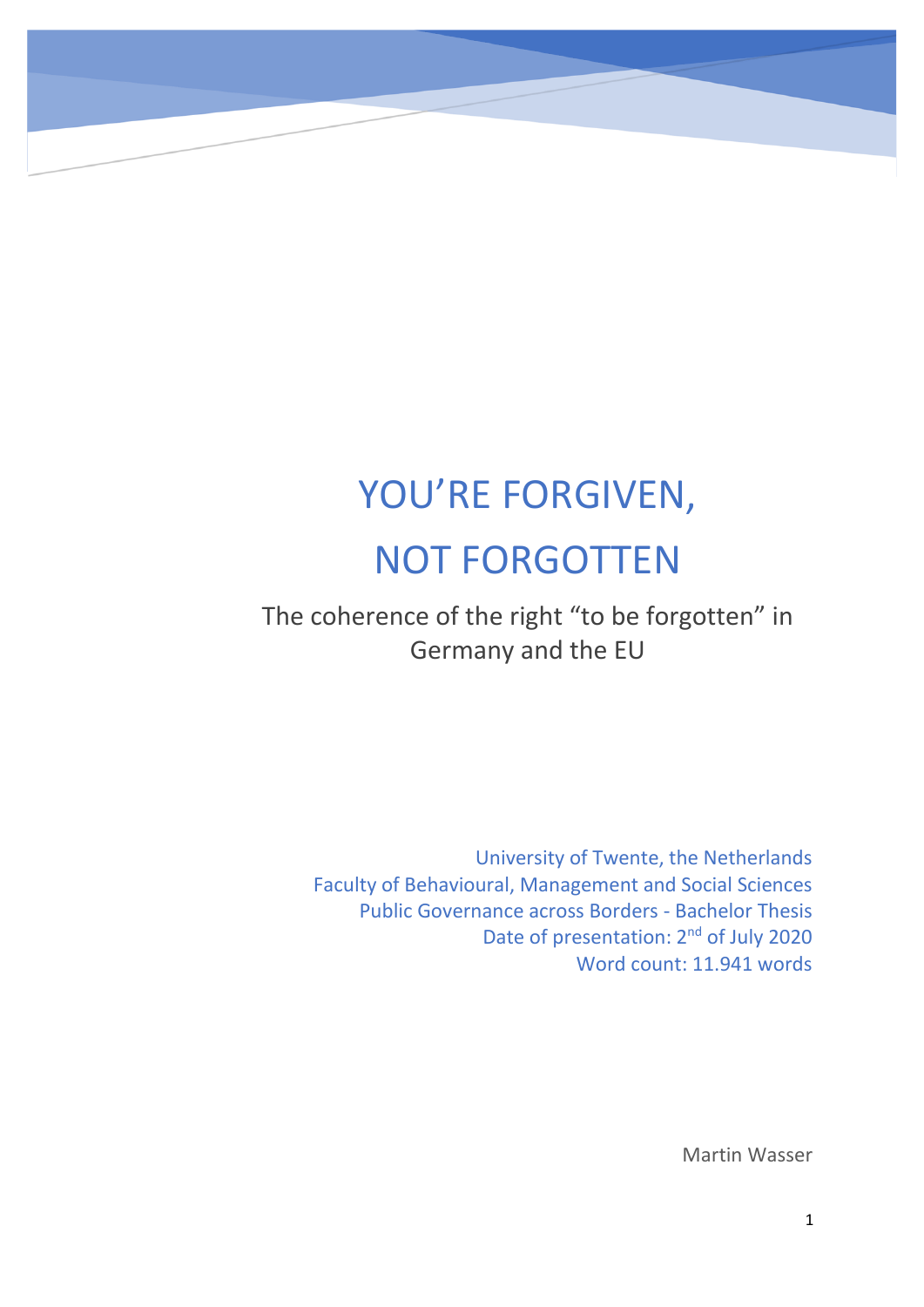# <span id="page-1-0"></span>Abstract

Violation of fundamental rights is a sensitive topic in the European context, as the judicial authority is not explicitly determined. The EU has developed measures in the past to protect basic rights for their citizens, the more recent legislature of the EU concerning personal data protection may overlap with national legislatures. This research tries to exemplify the background and reasoning behind judicial clashes between Member States and the EU, as well as the alteration of fundamental rights into the digital realm. One of them is the fundamental right to have all concerned data being deleted from the internet, better known as the right to be forgotten. To understand the development of fundamental rights in the age of digitalization and big data gathering, this paper gives insights about the key conceptions of the right to be forgotten and how it is enshrined in the German national constitution as well as the EU treaties. As to give more perspectives on how the right to be forgotten is enforced, the research analyses how this fundamental right is expressed in legislative acts as well as court decisions both from a constitutional court perspective as well as the perspective of the European Court of Justice.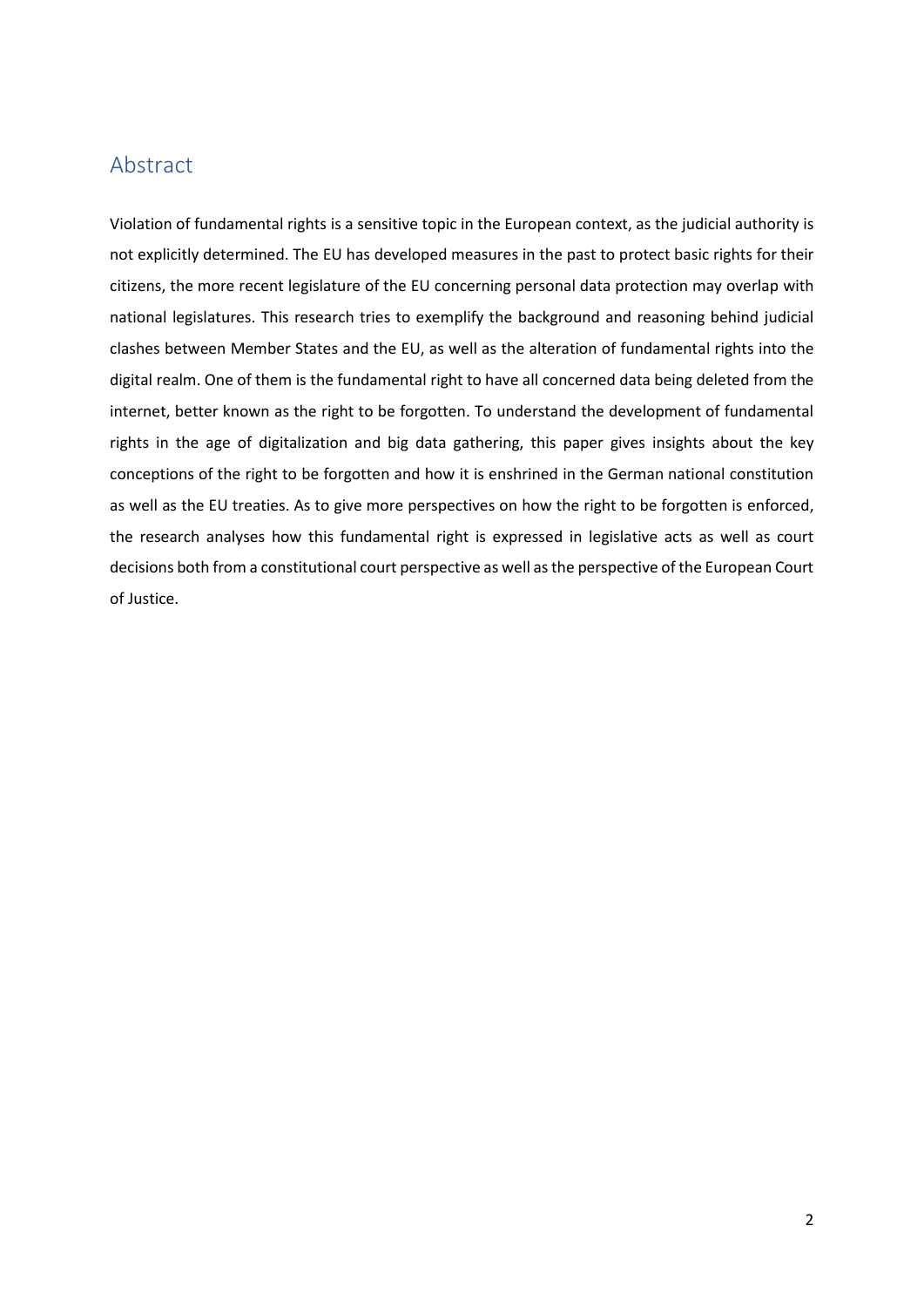# <span id="page-2-0"></span>List of abbreviations

| <b>ECHR</b> | <b>European Convention on Human Rights</b> |
|-------------|--------------------------------------------|
| ECJ         | <b>European Court of Justice</b>           |
| EU          | European Union                             |
| <b>GCC</b>  | <b>German Constitutional Court</b>         |
| <b>GDPR</b> | <b>General Data Protection Regulation</b>  |
| <b>TEU</b>  | Treaty on the European Union               |
| U.S.        | United States of America                   |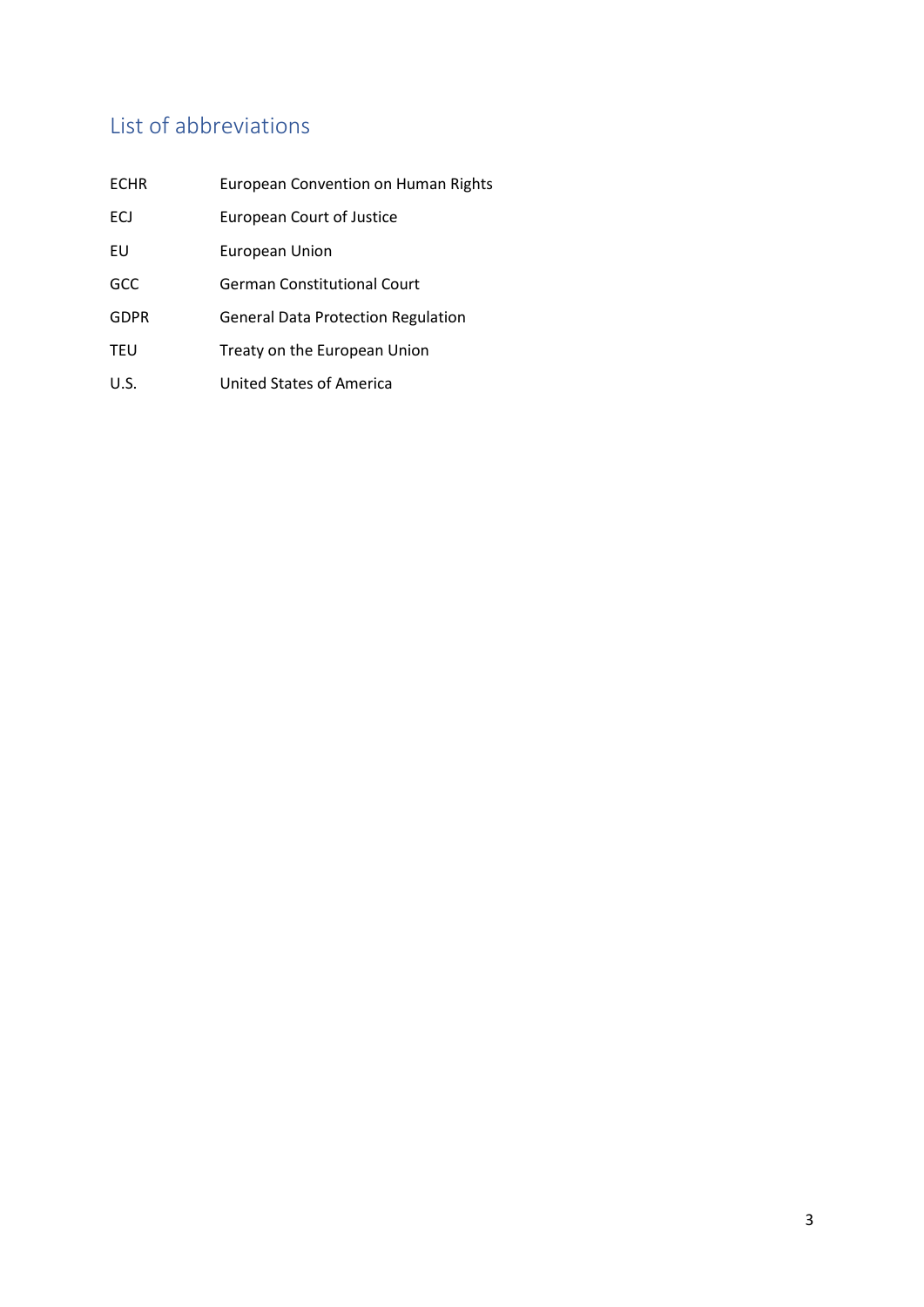# Table of Contents

| 3.4. To what extent do the decisions of the German constitutional court and the ECJ reveal a |  |
|----------------------------------------------------------------------------------------------|--|
|                                                                                              |  |
|                                                                                              |  |
|                                                                                              |  |
|                                                                                              |  |
|                                                                                              |  |
|                                                                                              |  |
|                                                                                              |  |
|                                                                                              |  |
|                                                                                              |  |
|                                                                                              |  |
|                                                                                              |  |
|                                                                                              |  |
|                                                                                              |  |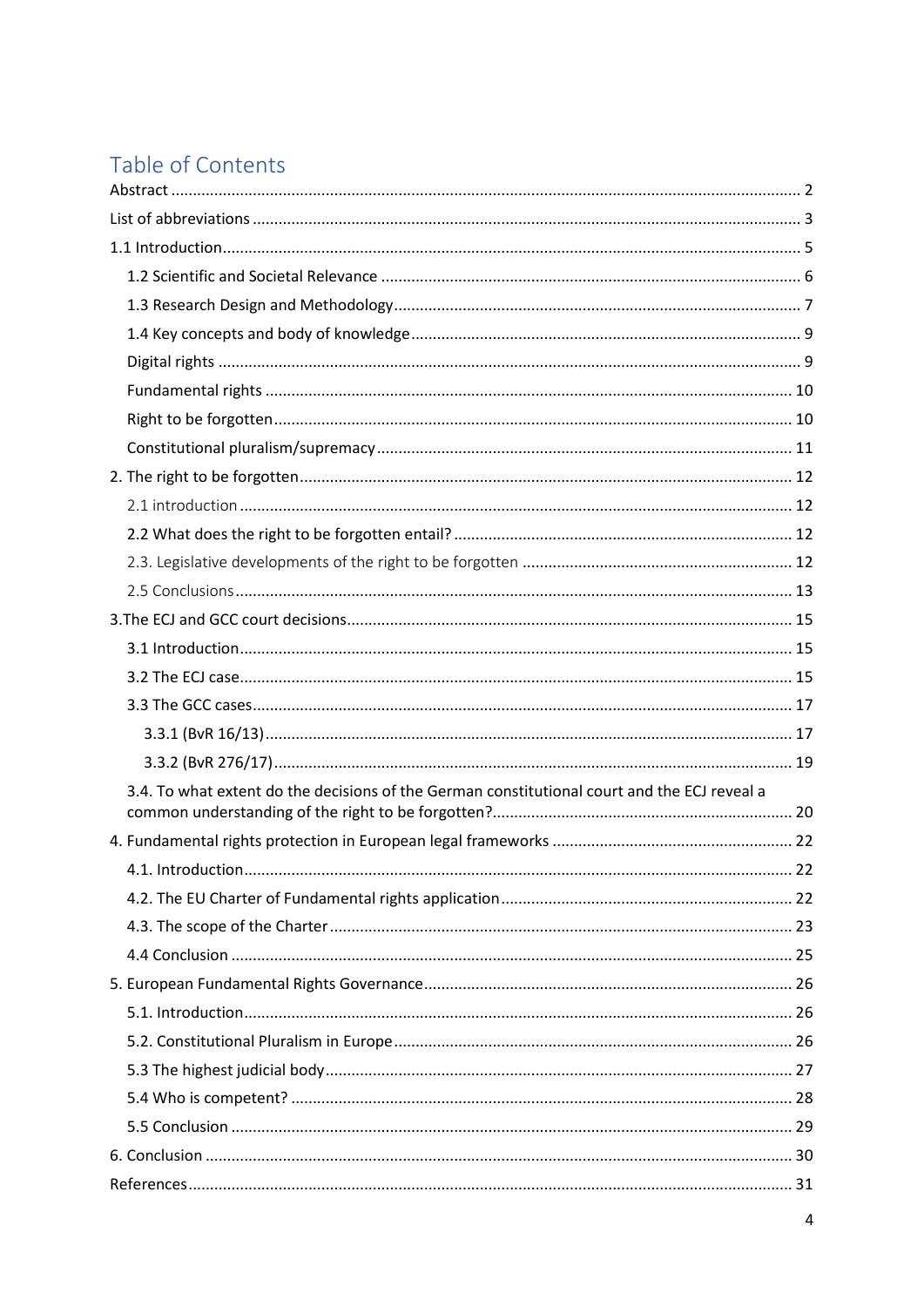# <span id="page-4-0"></span>1.1 Introduction

"[The] [enjoyment] of [fundamental rights] entails responsibilities and duties about other persons, to the human community and future generations."(Union, 2012, p. 395) Starting with this, the EU describes in the preamble of its Charter of Fundamental Rights the importance of fundamental rights in general in the context of living together as a society. The validity of these rights cannot be seen as dependent on context, but the application on a medium, namely the world-wide-web is dependent on present laws and legal frameworks. This is shown in the design of the Charter itself: Next to covering basic human rights concerning the dignity, integrity, and protection from exploitation, the Charter also focuses the protection of personal data, as described in Article 8 of the Charter of Fundamental Rights: "Everyone has the right to the protection of personal data concerning him or her."

But why is the protection of data such a concern, that it needs to be included in a legal document, which deals with the protection of rights, for which people have thought for thousands of years to earn freedom and self-determination? It is difficult to cover all fundamental rights which find application in the online realm; thus, this research particularly focuses on the so-called "right to be forgotten". One prominent case concerning this data was found to be ruled on the highest transnational level in the EU, namely the European Court of Justice (hereinafter referred to as ECJ). When Spanish judicative authorities on 27<sup>th</sup> February in 2012 requested a preliminary ruling by the ECJ in the case C-131/12 of the Spanish representation of Google (Google Spain SL) versusthe Spanish data processing authority, the degree to which fundamental rights, such as the right to be forgotten, are covered under EU law had been questioned by the Member State Spain. In the preceding ruling of the Spanish national court, Google was found to be responsible to "withdraw personal data [….] from its index and to prevent access to the data in the future" about the Spanish citizen Mr. Costeja González (ECJ,2014). Since the enactment of the Data Protection Regulation in 2016, the scope of application of the fundamental rights protection and regulation became an issue for big data companies such as Google. In a recent decision, the ECJ had to clarify in a case between the Data Protection Authority of France against Google that the "right to be forgotten" was only applicable within the European Union (Scott, 2019). This raises the questions: What exactly does determine the right to be forgotten as a concept? On which legal framework does it rely on?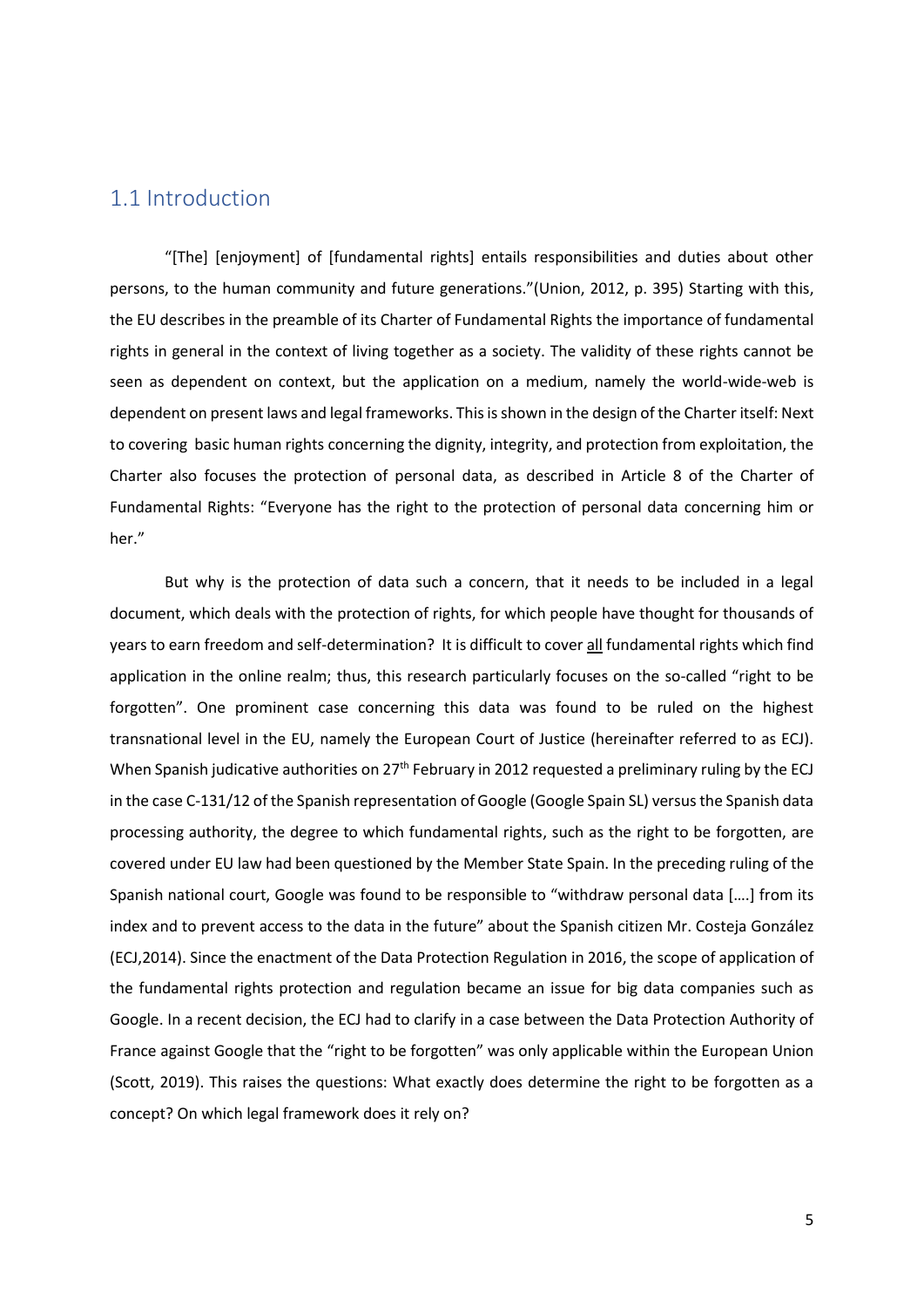This research aims to give an insight into how the European integrated approach of legal texts of a constitutional kind may cause clashes between the national jurisprudence about a fundamental human right that is both protected in national as well as in a transnational context.

Further, this research aims to compare EU and national law to identify why these fundamental rightssuch as the right to be forgotten are double-protected under both established legal backgrounds. Two recent cases about the right to be forgotten in Germany will serve as key components to analyze how the German "Grundgesetz" covers the right to be forgotten and gives a more exemplified view on how it deviates from the conditions laid down in EU law, which will be exemplified by one of its latest judgments dealing with the same fundamental right. Finally, the aim of the comparison of the two may lead to a conclusion on why both legal protections differ and why they can coexist. This comparison is based on the following research question:

#### *To what extent is the right to be forgotten protected consistently in the EU?*

#### <span id="page-5-0"></span>1.2 Scientific and Societal Relevance

According to data from Eurostat in 2018, 89% of the then Euro-28 states had access to the Internet (Eurostat, 2019). With access to internet comes access to social media. As people use these platforms to share their private life with others, they also share their private information. As this private information may also include voicing one's own opinion via online posts or blogs, these data can be stored for a long period. the period's length is determined by the social media operator. But how much say does the individual have in the accessibility their data? Do social media operators and media outlets have absolute power over my data? The answer to these questions by the scientific community has not been sufficient, as these usually refer to single legislative frameworks only, but do not take into account for the whole European scheme.

The societal relevant feature, in this research is to answer how far fundamental rights are protected in the EU and Germany. In connection to that, it is important for the citizen to know which legislative framework takes precedence under which circumstances. A different legislative framework could also mean a different conceptualization of law, which could mean a different outcome of court decision. Therefore, it is necessary to investigate the boundaries of national and EU legislative frameworks and how both are connected.

Secondly, this research specifically focuses on only one particular fundamental right, the scope of the research to which extent fundamental digital rights are covered is already determined. Meaning, that the relevance of this study is only applicable to the discussion around this particular right and may struggle in generalizing it for every other fundamental right. However, as the characteristics of the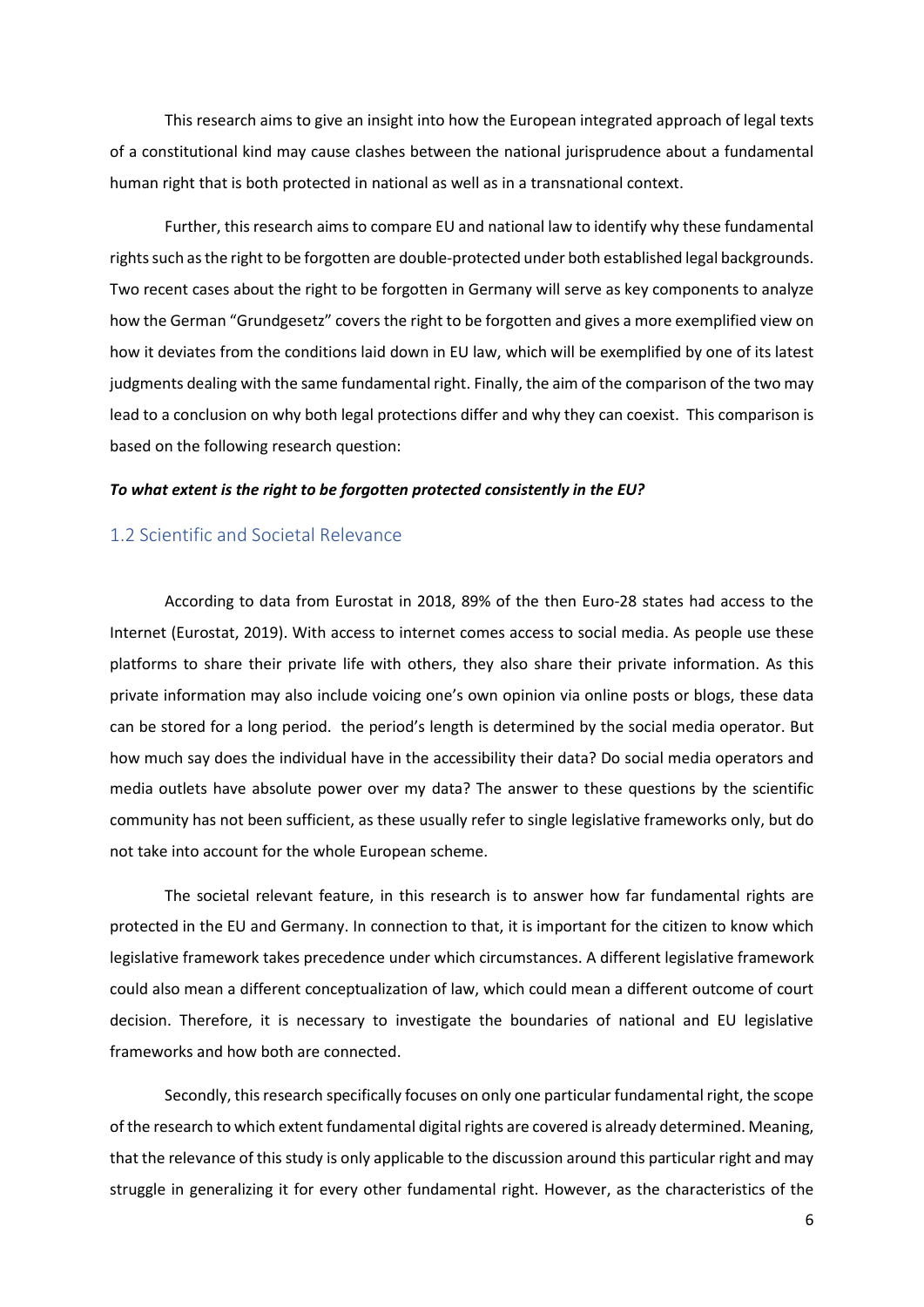conceptualization of this right are for both German law and EU law, it can provide knowledge to the question of how consistent both legal approaches are, and what kind of problems consequentially may derive from that.

#### <span id="page-6-0"></span>1.3 Research Design and Methodology

As it is already indicated in the research question, this thesis will be based on how the EU and Germany embedded the protection of (their) citizens' digital rights. This research will try to incorporate a present definition and clarification on what digital rights might entail under the GDPR. As digital rights are closely connected to the protection of personal data, the GDPR may also be a bridge towards the connection to the protection of fundamental rights. This section of the paper will present a general outline of the upcoming research on how the right to be forgotten is protected in a consistent manner in the EU.

The idea for the right to be forgotten, affecting the digital realm, was already established in the Directive 95/46/EC (better known as the Data Protection Directive) from 1995. However, it is not clear where its conception originated from for the analogue world. The second chapter of this thesis will therefore be concerned with the original conception of the right and from which other fundamental rights it was derived from. The paragraph about the conception will be guided by the following question:

#### *1)What does the right to be forgotten entail?*

After identifying the key characteristics of the right to be forgotten, one will take key legal cases in which the right to be forgotten acted as a major threshold for the confrontation between single legal persons and other institutions in the societal system such as the media in a counter play between possibly contradicting legal concepts, specifically the right of free speech. This becomes apparent in the two cases of constitutional complaints to the German Constitutional Court (hereinafter referred to as GCC). Both cases, 1 BvR 16/13 –"Right to be forgotten 1" (hereinafter mentioned as RTBF 1) as well as case 1 BvR 276/17 -Right to be forgotten 2(hereinafter called RTBF 2) deal with the deletion of personal data from search engines and online media centres, but use different legal frameworks as base of reference. RTBF 1 uses the German Basic Law contrary to RTBF 2 which uses the EU Charta of Fundamental Rights as the standard of review. The justifications for both decisions will have to be compared with the latest decision regarding the right to be forgotten of the ECJ. Consequently, the study focuses on the following question as guidance:

*2) To what extent do the decisions of the German constitutional court and the ECJ reveal a common understanding of the right to be forgotten?*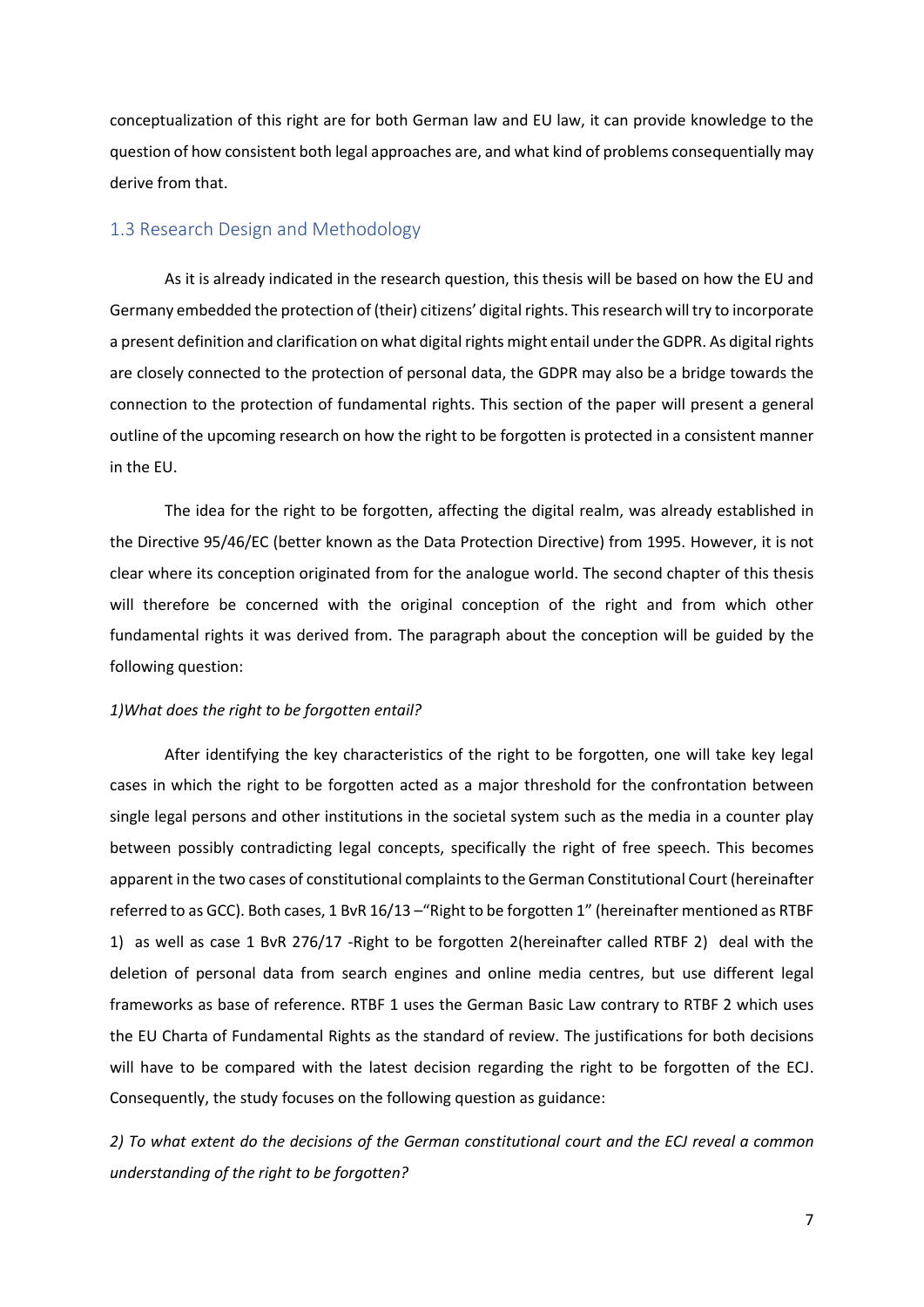The boundaries of domestic and transnational law are not set. The two newest cases of constitutional complaints to the GCC may give more insights into that regard. Both cases will be used as case studies for the fact that they deal with the potential violation of the same legal right but are being reviewed under two different legal frameworks. For one case, the German basic law was chosen as the standard of review, while for the other the EU Charter of Fundamental Right was chosen. For both cases, one will use the official press releases of the GCC.

In this research, one will analyze which measures are taken by the EU, to safeguard the right to be forgotten. Furthermore, the national regulations in Germany will be a part of the research, which will be based on the two fundamental legal frameworks in German law, namely the German basic law (*Grundgesetz)*, as well as the German civil code (*Bürgerliches Gesetzbuch)*. These two legal provisions may indicate which measures Germany takes to protect fundamental rights by its jurisdiction. These sources give us the needed background for the following questions:

# *3)To what extent do the different approaches of the German Constitutional Court and the ECJ depend on existing normative texts?*

Both the GCC and the ECJ have different standards of review, which they usually base their decisions on. The GCC usually uses the German "*Grundgesetz*" (hereinafter referred as German Basic Law) as their standard of review, it is the highest national instance for the interpretation of German law. On the other hand, the ECJ proclaims to be the highest authority for the interpretation of European Union law. In the case of domestic law, it is only applicable to the specific national territory, whether it is physical or digital. For EU law, it depends on the level of competence that the EU has in a policy and law field. In some fields, both EU jurisprudence and Member State jurisprudence may overlap. Therefore, it is important to clarify, which of the two legal frameworks will be/are applicated. The previously mentioned constitutional complaints will give support in that case, as they both apply the different legal frameworks, based on their specific characteristic.

It was decided in case C-6/64 by the European court that European legislation gives precedence over national legislation in cases, where national law contradicts EU law (European court, 1964). However, this does not guarantee the EU court to be the last instance of interpretation of EU law. It is highly disputed between national courts and the ECJ, to which extent a national court may interpret EU law (Schütze, 2014, p. 525).

Secondly, the paper will address in which regard Article 51 of the EU Charter of Fundamental Rights, which is in itself a reference to the principle of subsidiarity and therefore the integrated sovereignty of an EU Member State. This paper will analyze, to which extent this paragraph may limit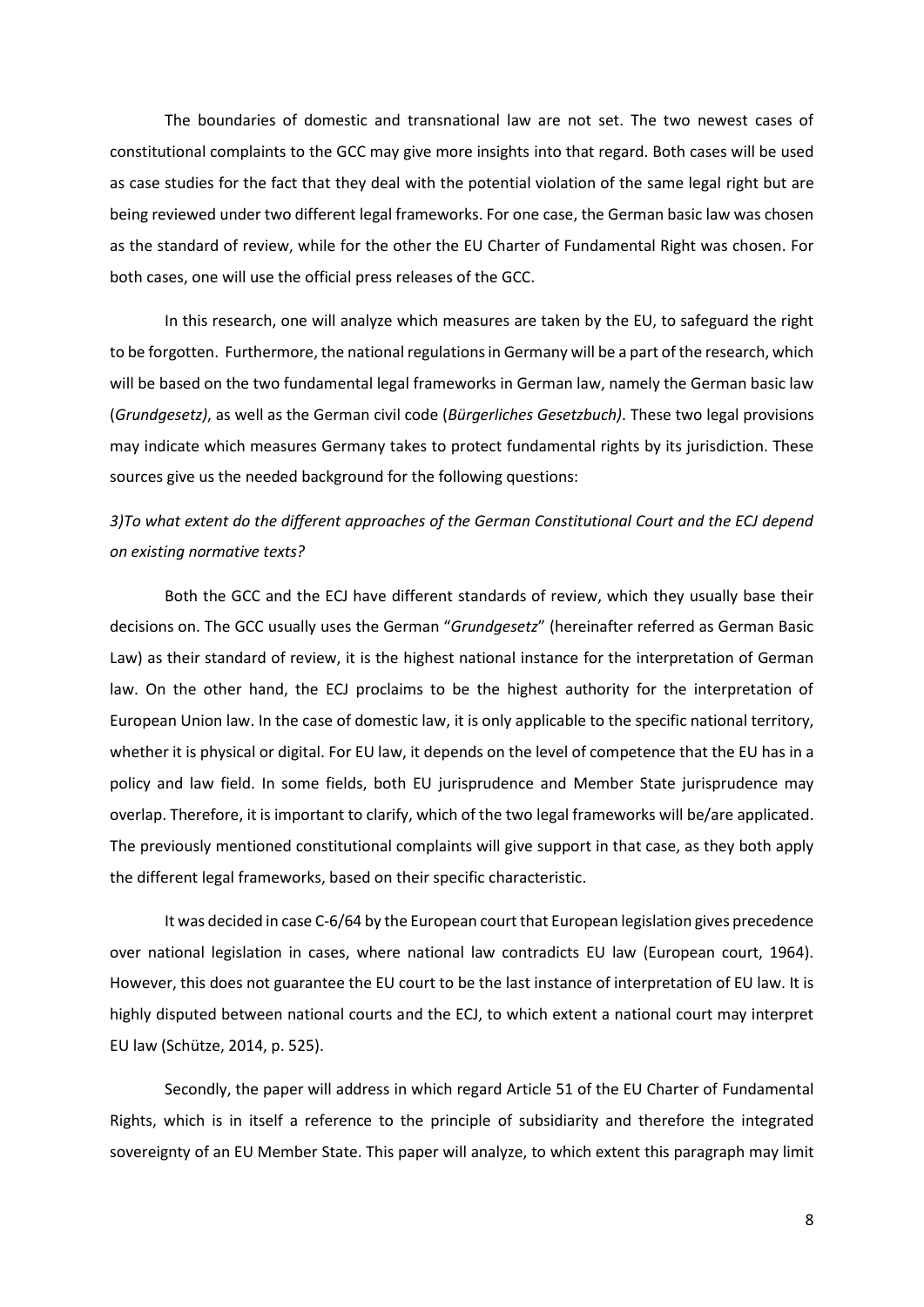the scope of EU jurisdiction for fundamental rights. As well as to what extent EU law and therefore, the Charter may apply to the protection of fundamental human rights in the EU Member States.

Following that, both institutions need to be intertwined and interact with each other. This applies to the concept of European integration, which includes all national and EU institutions cooperating to enforce rules and norms instead of countering each other. As to why there is a legitimate argument in differences to the legal frameworks and to why it is not set into stone when one of the frameworks comes into application. Hence, the following question can be raised:

4)*To what extent do theories of European integration help to explain the different approaches of the ECJ and Constitutional Court of Germany?*

It has been already indicated in the introduction, that EU jurisdiction and law interpretation depends on several layers within the European context of Institutions. However, the distinction whether domestic law is appropriate as being sufficient to review complaints may differ in the view of EU. Especially in terms of how they may extend or enrich the basis on which the national court can wage the different arguments and value decisions. This research assesses, whether both "constitutions" build on each other. Furthermore, it can give an example of how constitutional disputes are solved for digital rights, and which of both jurisprudences coverthe digital fundamental rights more thoroughly.

#### <span id="page-8-0"></span>1.4 Key concepts and body of knowledge

This section covers the clarification and background of important concepts for this study. This includes major legal and theoretical concepts for two reasons: First, there are concepts, that can only be understood with existing legal definitions, regarding the origin of fundamental rights and how scholars do define them. Second, to understand how the responsible governmental authorities, namely the judicative and legislative, interact in the European context, one has to provide existing theories on how the shape of this interaction can be explained.

#### <span id="page-8-1"></span>Digital rights

It is difficult to precisely construct the concept of "digital rights", one can argue that according to Postigo (2012) "… is to a broad set of practices that are not always or necessarily "digital"." (Postigo, 2012, p.4) However, the phenomenon he describes as "digital rights activism" gives some more clues what it could mean, in his case, it includes: "[The] effort to ensure the rights of consumers and users of digital media and technology. The issues generally addressed include privacy, free speech, fair use, technological innovation, and first sale." (Postigo, 2012, p.4). This, at least, which might givea that includes our understanding of privacy in the case of fundamental rights for the internet.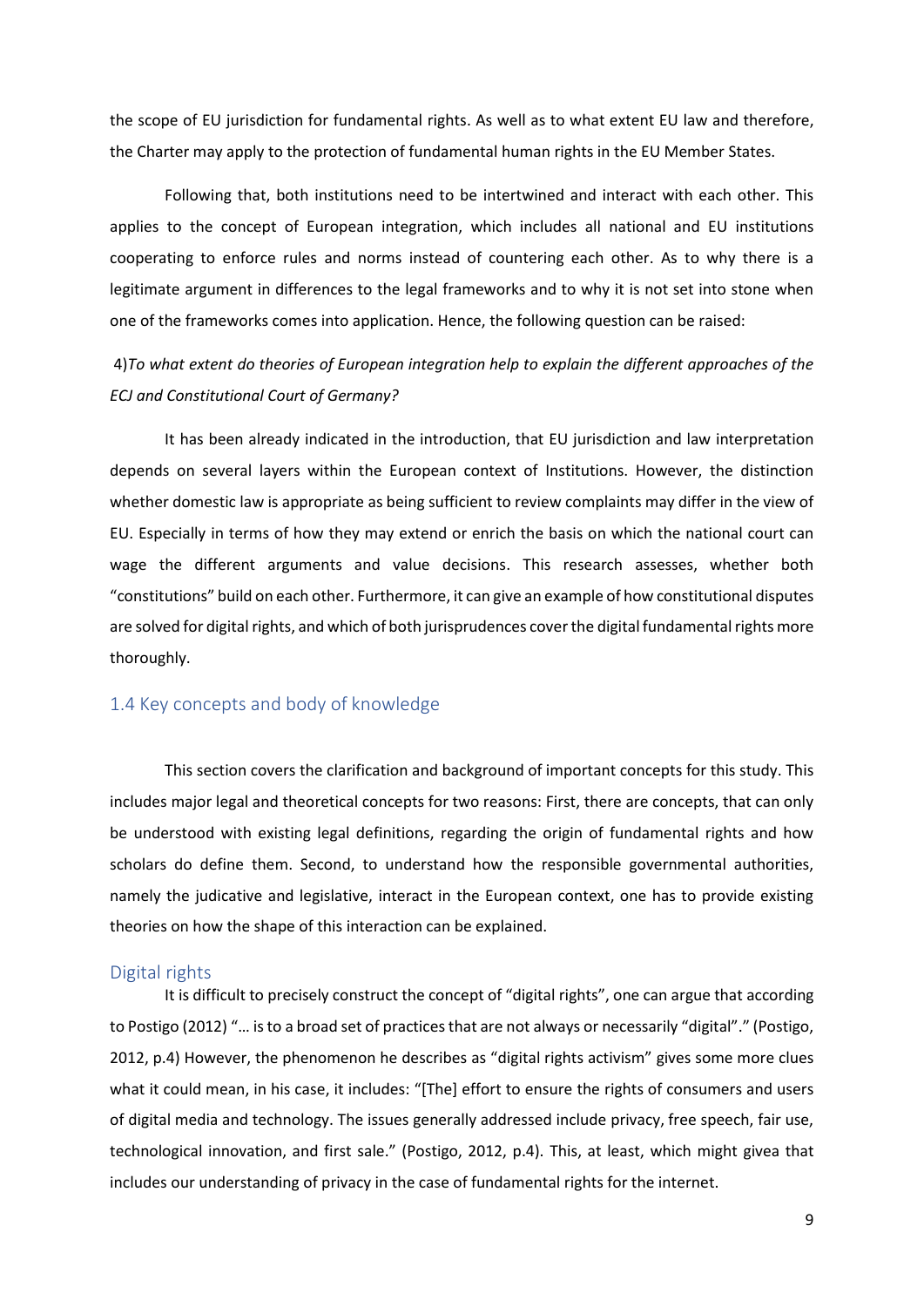As it is the case for the EU, digital rights are closely connected to the protection of data, as to who and how data are used. Specifically, the protection of personal data is enshrined in the Charta of Fundamental Rights under Article 8 as well as being laid out as a goal under Article 16 of the TEU. According to Avbelj et al. (2016), these articles, including the right to privacy and family, in article 7 of the Charta, are regularly used to reasoning the GDPR as well as used by the ECJ to decide on personal data violations or abuses(Avbelj & Fröhlich, 2016). As the right to be forgotten is manifested in the GDPR, the conception of digital rights gives us insights on where the reasoning behind the right to be forgotten stems from.

#### <span id="page-9-0"></span>Fundamental rights

Fundamental rights belong to a type of law which is most directly applicable to the citizen as they are found on the origins of human rights (Albers, Hoffmann, & Reinhardt, 2014). Human rights entail concepts such as human dignity, the right to live, the prohibition of slavery and forced labor as well as the right to the integrity of a person, all of which are protected in the EU Charter of Fundamental Rights of the EU. However, there is a reason for the EU's idea behind founding a Charter for the basic fundamental rights: As States within the EU realm have already created certain norms and values in the time of existence, these "invisible, universal values", which are pre-existing, are consequences of the basic principles of a republican state, namely democracy and the rule of law at the heart of the Unions spirit to safeguard each living individual within the EU realm (TFEU, Preamble). The Charter is the physical manifestation to ensure and safeguard these values, while also accepting and enrich cultural and local heritages within the Member States (TFEU, Preamble). Further, it is to safeguard the fundamental conditions for free trade within the EU Area of Freedom, Security, and Justice, namely the free movement of persons, services, goods, and capital. Contextually, the right to be forgotten is concerned with the ownership of an individual over her or his private data, which is why the justification for its existence is based on the rights that are articulated in the Charter of Fundamental Rights.

#### <span id="page-9-1"></span>Right to be forgotten

The right to be forgotten is the essential legislative concept of this thesis. As there is no explicit definition of the right in German law, the definition of the EU can give the first introduction to how it can be conceptualized.

Concerning present business practices to gather data in order to conduct business, the right to be forgotten provides a chance for citizens to have more access to the commodification and spread of information of themselves. More precisely, data that is concerned about a citizen (subject) can on their demand be "rectified" and potentially erased. This applies to the definition laid out in the Data Protection Regulation of the EU data which (…)" are no longer necessary about the purpose for which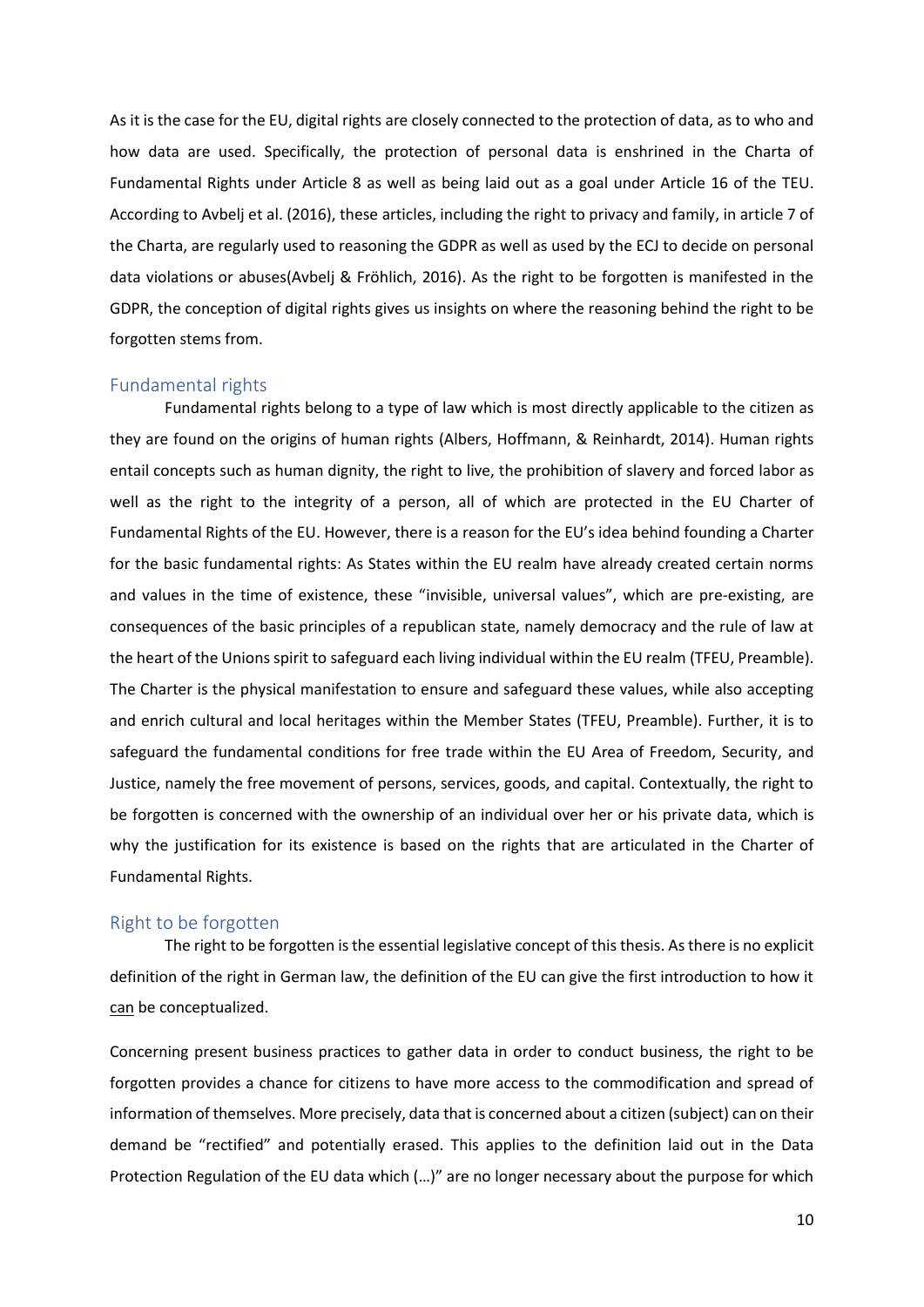they are collected or otherwise processed" (…) (European Commission, 2016, p.12). According to regulation, this comes with the withdrawing of the consent to further process such data in a sense that it also applies to the online realm. Here, the data processors(controllers) are obliged to delete if requested, any links to the data subject, making it unavailable, for other online users (European Commission, 2016).

#### <span id="page-10-0"></span>Constitutional pluralism/supremacy

Connected to the research case of the GGC and the ECJ with the right for competences, based on established treaties with other national states, it becomes unclear who of the two parties has the upper hand when it comes to the manifestation of jurisdiction based on a constitution. In this case, the framework of national states and the EU can be described via the concept of constitutional pluralism. This concept is necessary as background knowledge for this paper, as it gives us an existing scientific theory on how different national legislation, in our case Germany, may interact with supranational legislation, in this case European Union law.

First, constitutionalism itself is in broad terms, a collection of ideas that try to define what a constitution should or does include(Schütze, 2014). To understand how there can be several layers or two equally different constitutions in one physical setting, the normative sense of constitutionalism gives according to Schütze's (2014) arguments that constitutional laws" …prescribe [government] composition and powers. Standing above all ordinary laws, constitutional laws are identified with those norms that represent the highest laws within a society." (Schütze, 2014, p.2).

Based on that conception, the question arises, which of the legal frameworks is accepted as the highest norm, one of the EU or one of the Member States? As the treaties do not grant the European Union all legal powers as well as the competence in all legal cases, the phenomenon of a pluralist constitution arises, where both "political bodies", namely the EU and the Member States do have "connotational claims", which may enter into a contest on particular occasions (Schütze, 2014, p.6). In this "political equilibrium" as described by Schütze, questions regarding the main authority for norms and sovereignty stay "suspended", meaning that in the case of a conflict where the Member State righteously claims to be the main authority, the Union itself dissolves in that particular field into a simple international organization, with no claims to stay higher in the legal sovereign hierarchy (Schütze, 2014, p.69). Therefore, Schütze states that constitutional pluralism as a practice does accept "the coexistence of multiple constitutional orders that are not hierarchically ordered but may interact hierarchically" (Schütze, 2014, p.7)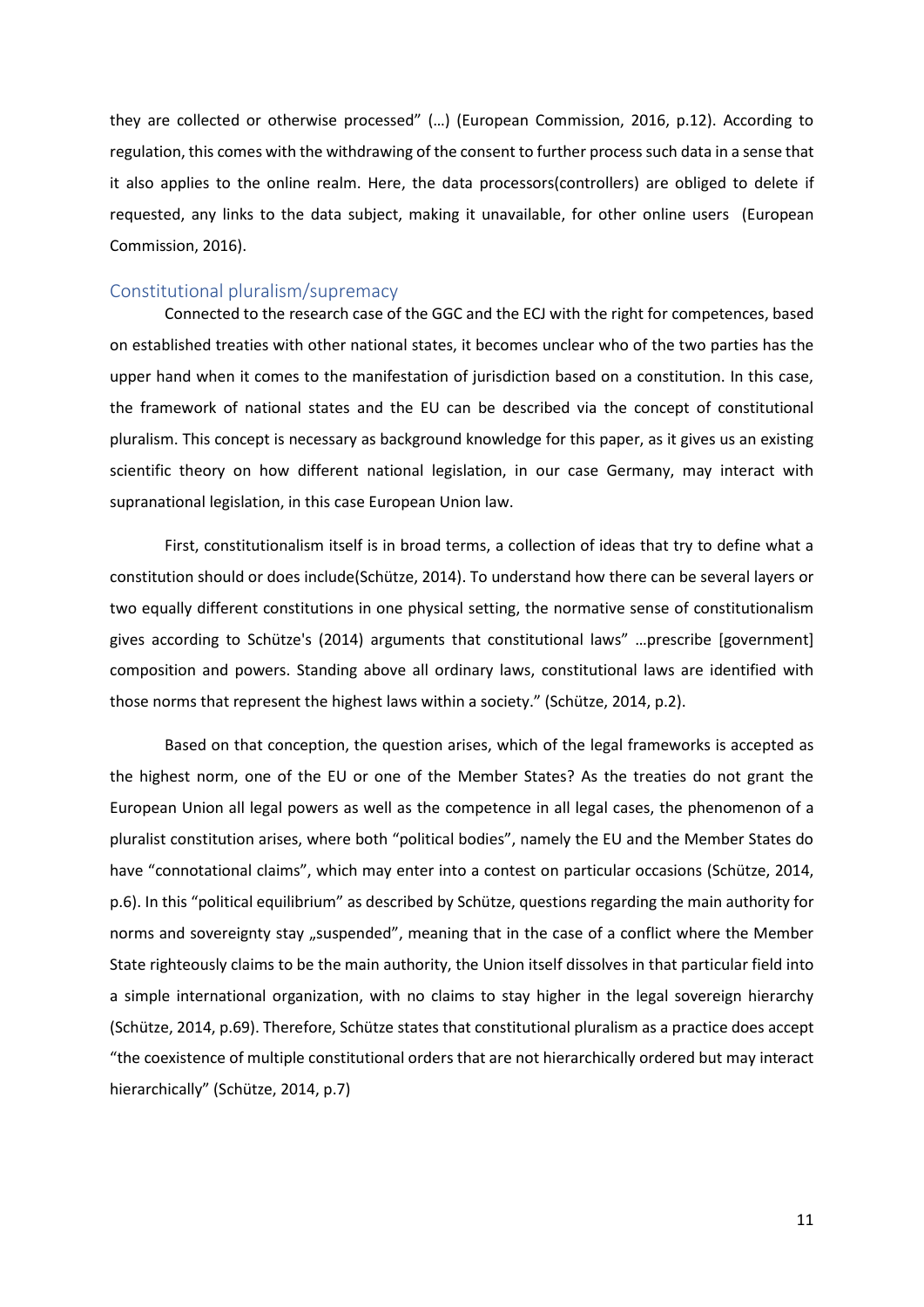# <span id="page-11-0"></span>2. The right to be forgotten

#### <span id="page-11-1"></span>2.1 introduction

This chapter aims at illustrating how the right to be forgotten has emerged as a right protected by several legal orders. In this regard, this first chapter will first give a shorter introduction of what merit online privacy protection has in the present legal protection for personal data and why it has been so highly debated and adopted over the years. One will look at other legal prerogatives from the side of the North American conception of the right to be forgotten. Combined, this leads to how the right to be forgotten is embedded in terms of potential counter playing laws and relations to other legal protections that limit the scope of the right to be forgotten.

#### <span id="page-11-2"></span>2.2 What does the right to be forgotten entail?

According to Terwangne, the right to be forgotten grants the natural person the right to have their available data deleted after a certain period (De Terwangne, 2012). This stems from the three rights that are the foundation to the right to be forgotten: The right to data protection, the right to privacy and the right to identity/personality (Andrade, 2012; Weber, 2011): "Personality", as to have a sphere of privacy that is maintained under the presumption that one has the right to integrity and therefore, cannot be infringed(Weber, 2011, p. 2). The right to privacy, which includes, to be able to keep things secret, which has also been extended to the internet realm, including, to have their activities untraceable to a third person (Weber, 2011). In the European context also known as "right to oblivion" in the Italian and French law, has a strong focus on the issue of privacy (De Baets, 2016). However, there has been a clear distinction from having the right to forget things and the right of the media to reveal information about a specific person. Here, it is in the interest of the media as being "newsworthy" (Mantelero, 2013). One facet of the right to be forgotten as well as the notion of newsworthiness deal with the amount of time that has passed since then. When it comes to the deletion of criminal records, the question of what can be considered as a "substantial amount of time" becomes the subject of how discreet the term is seen by the court(Weber, 2011). It usually depends on how necessary the information is to protect the public in present times(Weber, 2011, p. 2).

#### <span id="page-11-3"></span>2.3. Legislative developments of the right to be forgotten

The first developments of the right to be forgotten in European continental legal frameworks, can be traced back to the European Convention on Human rights by the Council of Europe in 1953, where Articles 7 and 8 gave supranational legal provisions to protect private and family life. Article 8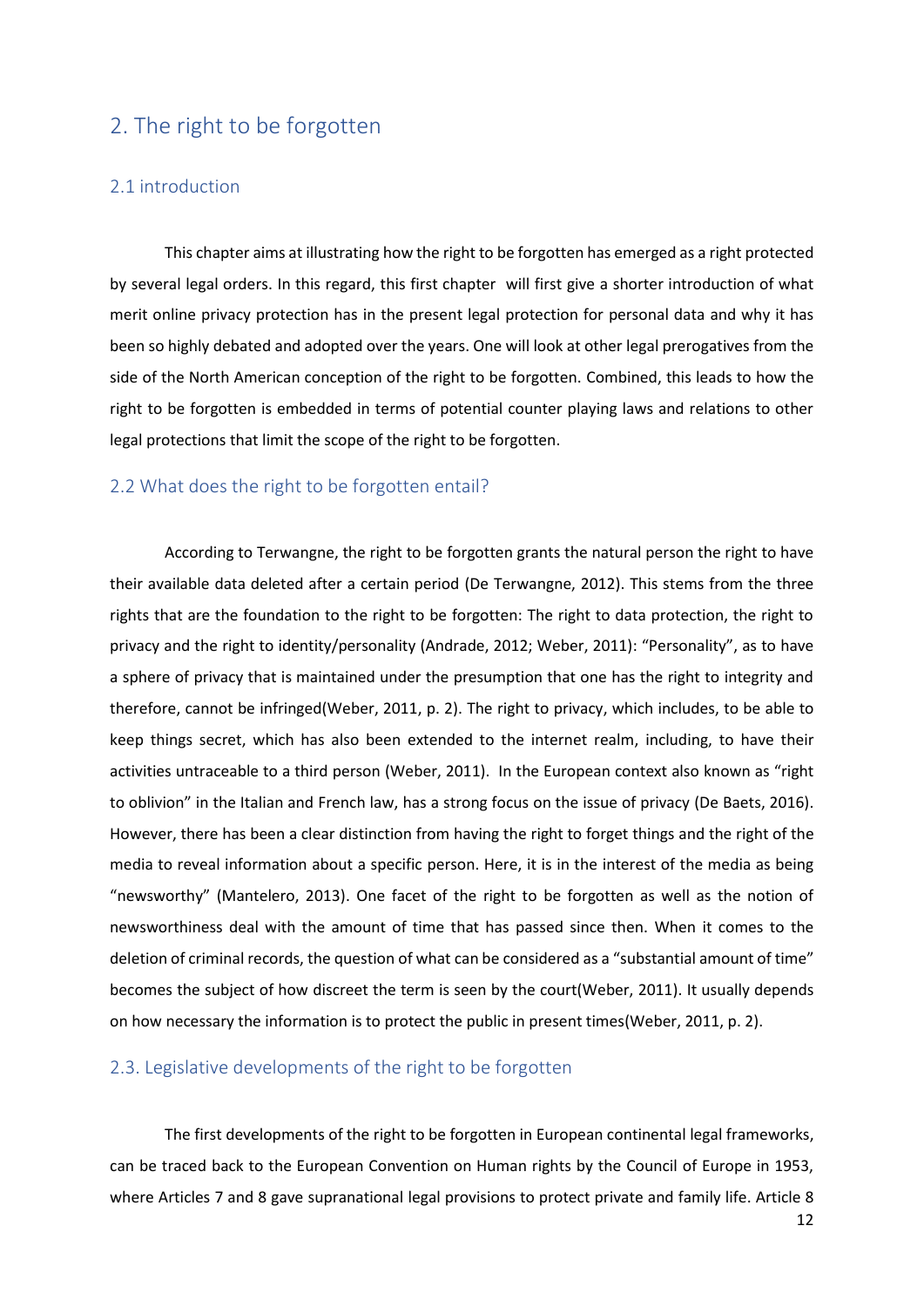explicitly mentions the need to protect personal data (Ambrose & Ausloos, 2013). One part of the encoded law, is to give individuals the tools to have some form of authority over their data origins, including a strong emphasis on a right to have privacy as an individual (Petkova, 2019). Specifically, the European approach is strongly connected to respect someone's public image and reputation, which is framed as a so-called "dignity-based" approach, that is connected to the German law notion of informational self-determination (*Informationelle Selbstbestimmung*)(Rustad & Kulevska, 2014). This right essentially gives an individual the right to be the self-determent, on how he or she is portrayed in public or to third parties(Rustad & Kulevska, 2014, p. 359). ). In the following years, automatic processing became more dominant topic, due to technological advances, which not only caused the Council of Europe to update their stance on personal data protection concerning the mentioned automatic processing of personal data, but also triggered the European Union to adopt the first Data Protection Directive, which was also known as the "ePrivacy Directive"(Ambrose & Ausloos, 2013).

The Data Protection Directive demanded every Member State to pass legislation in regard to the protection of "the fundamental rights and freedoms of natural persons, and in particular their right to privacy with respect to the processing of personal data" (Rustad & Kulevska, 2014, p. 359). One of the reasons for this proposal was that the data protection varied to a great extent across Europe, from very strong traditions of privacy protection in France, Germany and the United Kingdom to low standards of privacy protection in a state such as Greece (Rustad & Kulevska, 2014, p. 359). In 2012 the European Commission proposed a new regulation that should repeal the Data Protection Directive, namely the General Data Protection Regulation (GDPR). According to the Commission Working Paper "Impact Assessment" (SEC(2012) 72/2), the main reason for the ambition to repeal this directive were the new challenges for the protection of data, specifically regarding globalization, the development of the Internet and the increased scale of data collection and sharing across borders (European Commission, 2012, p. 13). In this proposal, the European Commission included Article 17, which provides the individual (data subject) the right to demand the erasure of all data by the data controller under specific circumstances, such as the reason why they were collected in the first place is obsolete; the data subject withdraws the consent on which the data processing is based or objects in general to the processing of their data(McGoldrick, 2013, p. 3).

#### <span id="page-12-0"></span>2.5 Conclusions

The purpose of this chapter was to answer the following sub-question: "what does the right to be forgotten entail?". To do so, this chapter first gave an outlook, what kind of challenge the protection of privacy and other fundamental rights were faced with in the times of the Internet. One of the main problems that public authorities faced, was that they had to rely on private actors in the form of an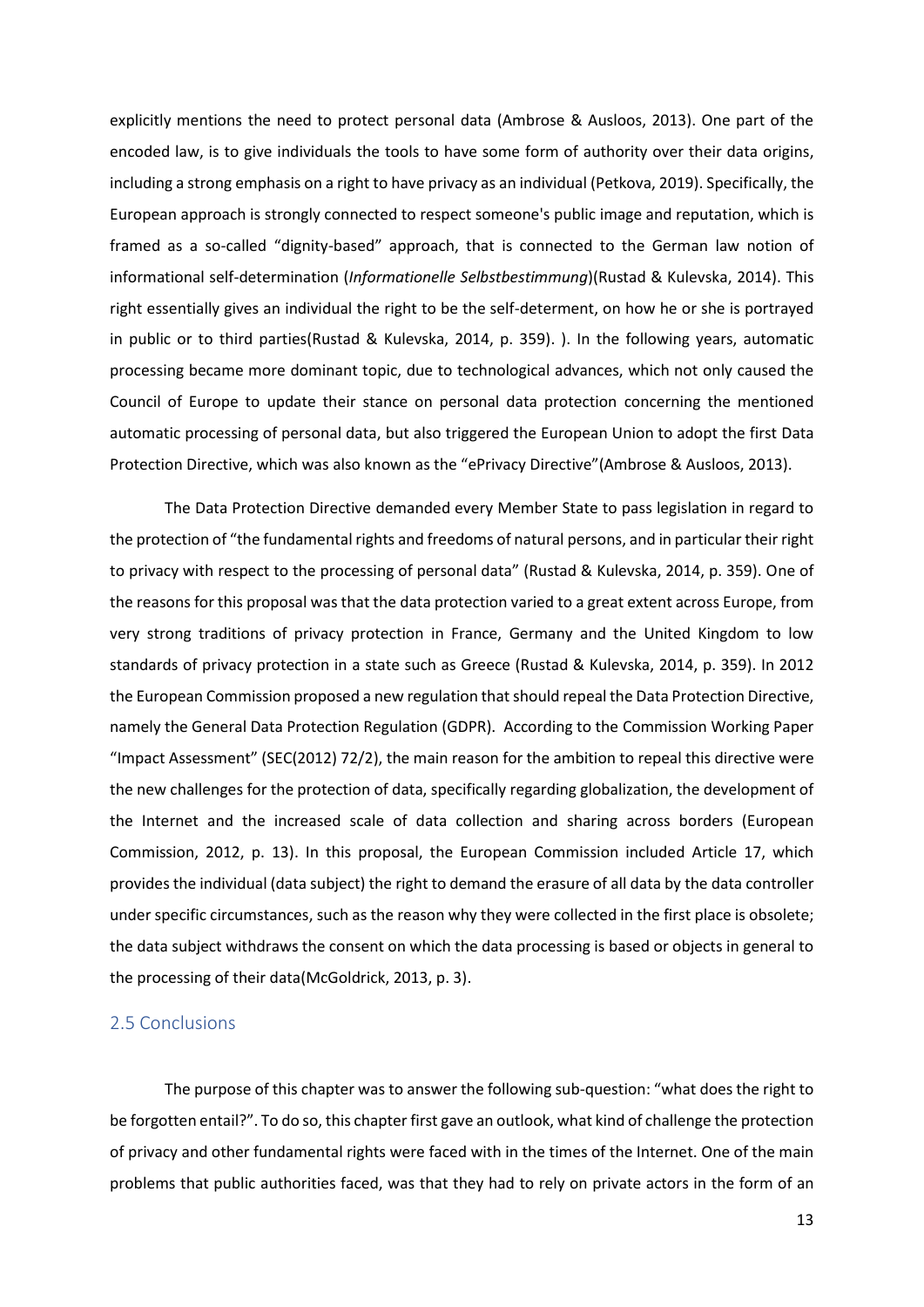Internet Service provider to implement and enforce digital regulation on the Internet. When privacy and explicitly the processing of personal data became more important, due to technological advances and the potential to abuse these data by private actors in form of Internet Service Providers, public authorities as well as internet activists searched for a solution to protect personal data, especially in the European context to have the right to self-determine the public image of oneself(Bassini, 2019, p. 185). As it was already said that even within Europe, the protection and notion of the right to be forgotten may vary, the next chapter will look more thoroughly into the exemplified cases of the most important decisions by the European Court of Justice and on the other hand, the two latest decisions by the German Constitutional Court. The next chapter will also discuss how the ECJ developed the right to be forgotten out of existing legislation.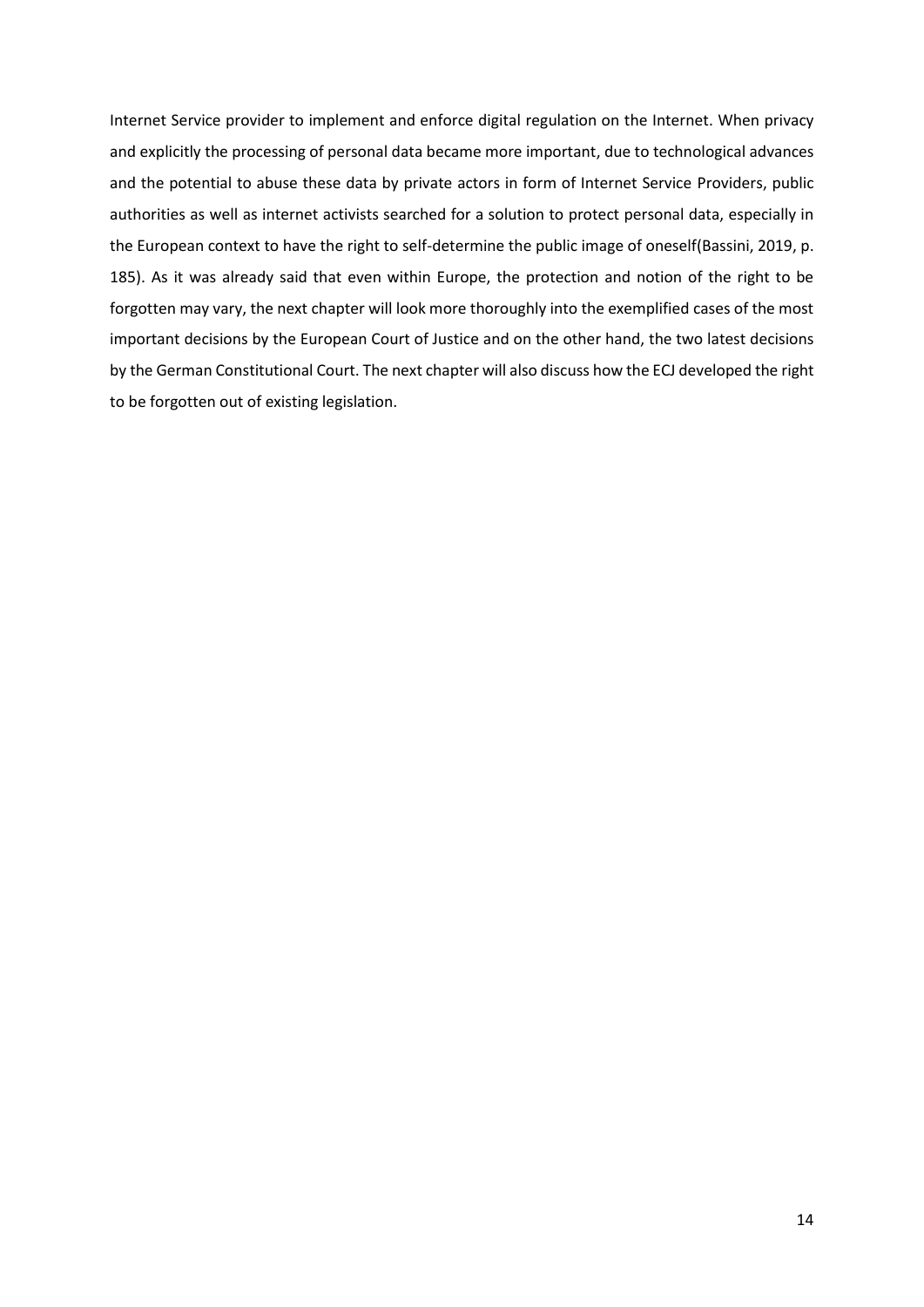# <span id="page-14-0"></span>3.The ECJ and GCC court decisions

#### <span id="page-14-1"></span>3.1 Introduction

In the previous chapter, the position of potential conflicts of fundamental rights, in which the right to be forgotten is embedded, was elaborated. This chapter analyses more in-depth, to which extent a common understanding of the right to be forgotten can be identified, in the European context. The understanding of the right to be forgotten will be analyzed under the scope of the following question: "To what extent do the decisions of the German constitutional court and the ECJ reveal a common understanding of the right to be forgotten?". In order to answer this question, the chapter will firstly analyse one decision by the ECJ about the right to be forgotten, namely case C-131/12 (Google Spain vs AEPD & Mario Costeja González). This case was chosen, because it set precedence in EU law about the legal existence of the right to be forgotten and how it is derived from in pre-GDPR existing legal texts. Secondly, the chapter analyses the decisions by the German Constitutional Court in the two cases 1-BvR 16/13 (RTBF 1) and 1-BvR 276/17 (RTBF 2). Both cases are chosen for the reason that even though both deal with the right to be forgotten, only one is decided upon German Basic Law while the second uses the Charter of Fundamental Rights and sets the first precedence of a German Constitutional Court choosing to use the Charter as the standard of review. Finally, the various decisions will be assessed in order to understand whether these are similar or not in their application of the right to be forgotten.

#### <span id="page-14-2"></span>3.2 The ECJ case

In the first case, the ECJ set jurisprudence for the right to be forgotten in the EU: In 2014, a request for a preliminary ruling by Spanish authorities was made, to interpret specific paragraphs from the then existing Data Protection Directive 95/46/EC. (Samonte, 2019)

In the spanish court procedure, the two conflicting sides were for once Google Spain and Google Inc. as the defendant, against the Agencia Española de Protección de Datos (Spanish Data Protection Agency) and Mr. Costeja González, who upheld a complaint that was issued by him against the two defending companies (Justice, 2014, p. 2). In this case, the plaintiff filed a complaint against a larger Spanish publisher of a daily news outlet in Spain, Vanguardia Ediciones SL to erase a certain article about him(Rustad & Kulevska, 2014, p. 363). Secondly, he also filed a complaint against Google Spain, as when his name was typed in the search engine, the article of the newspaper was the first thing to pop up(Frantziou, 2014). The background of the article was concerned with Mr. Gonzalez's involvement in insolvency proceedings, which derived from social security debts in the late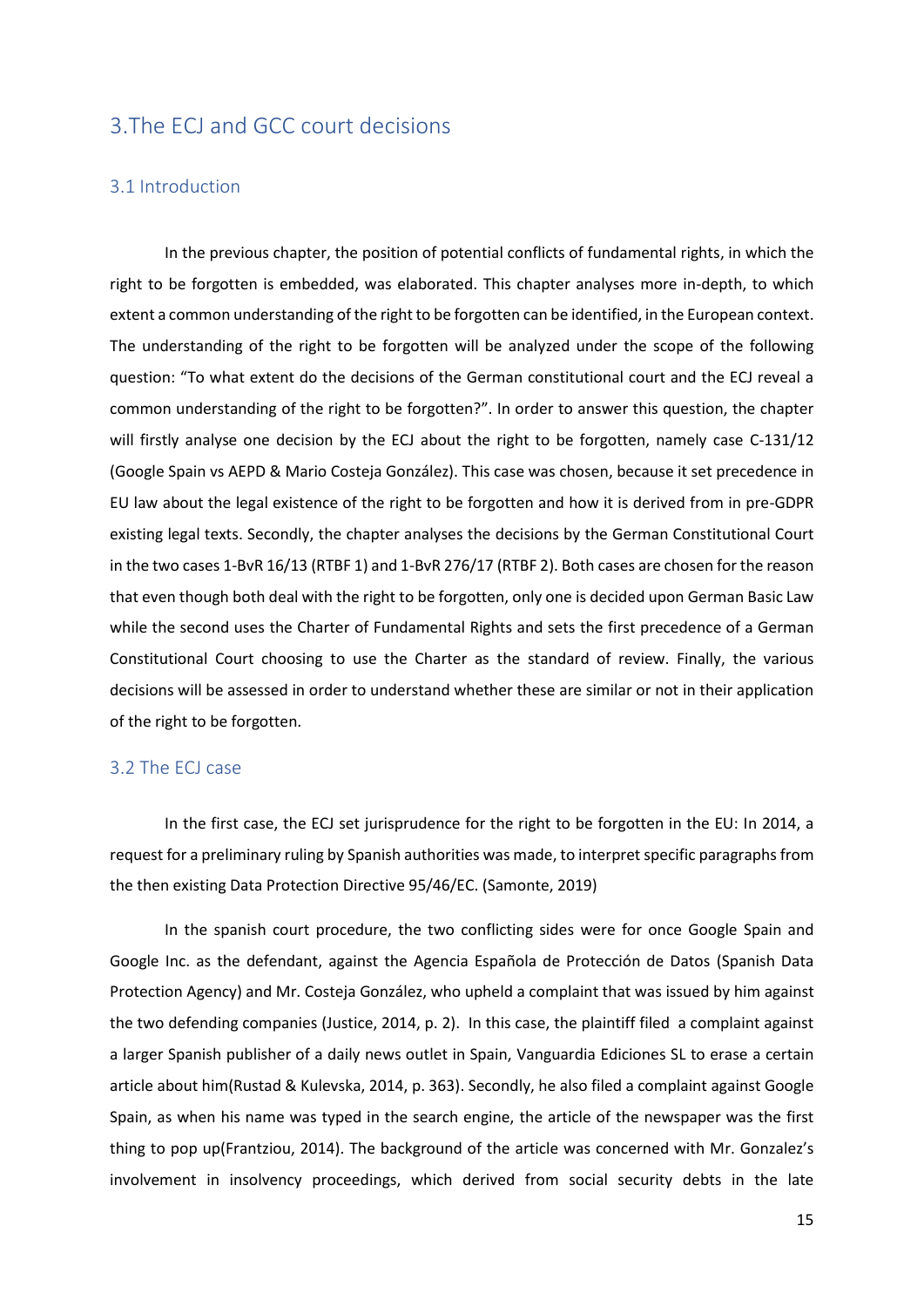90s(Frantziou, 2014; Lynskey, 2015). The reasoning behind Mr. Gonzalez's request was because the proceedings had been concluded, the information in this paper around his persona was no longer of any relevance(Lynskey, 2015). The Data protection agency dismissed the first complaint, based on the fact that the publishing of the article was ordered by the Ministry of Labor and Social Affairs, to attract more bids for the auction, which made the advertisement of the article lawful and legitimate (Frantziou, 2014; Lynskey, 2013). However, the Data protection agency found enough legal basis to proceed with the complaint against Google, to make the article no longer available, via their internet browser. According to them, the individual (Mr. Gonzalez), has, based on the right to data protection and dignity of a person, to ask the search engine operator to erase the personal data and make it unavailable to third parties(Frantziou, 2014; Lynskey, 2015). As Google appealed to the complaint by Mr. Gonzalez and the Spanish Data Protection Agency, the Spanish High Court asked for guidance from the ECJ and advice concerning the application for the Data Protection Directive (Kulk & Borgesius, 2014) and posed questions regarding the territorial application of the Directive, the notion of what the "data controller" is in the specific context of a search engine, and a question specifically concerning the existence of the right to be forgotten *de jure* (Lynskey, 2013).

In the judgment of the ECJ, the court decided in the first two questions, that the activities that Google is carrying out, apply to the act of processing personal data, which is why the search engine can be described as a so-called "controller"(Frantziou, 2014, p. 765).

In view of the scope of the Directive, the court argued first, that based on Article 4 of the directive, the Directive is applicable in case the data controller is established in one of the EU Member States, or is established outside of the EU territory, but "makes use of equipment on the territory of the Member State for processing"(Lynskey, 2015, p. 525). Secondly, the court determined that based on Article 4(1)(a) of the Data Protection Directive, due to the inseparability of the in the U.S. seated Google Inc., which makes a profit based on advertising services through keyword identifications in the search engine, and its subsidiary Google Spain as the Spanish branch of the company, which promoted this keyword advertising space on Spanish territory, are liable and therefore applicable under EU law and the directive as well as its responsiveness towards fundamental rights protection(Hijmans, 2014; Lynskey, 2015).

The ECJ in this regard, examined whether the legal text, the Data Protection Directive, gave leeway to give legitimacy for obligations by search engine operators to remove personal data and make it unavailable to third parties, based on a request by the concerned individual which owns the personal data (Lynskey, 2014). Concerning the protection of privacy and ultimately the erasure of such data, the court not only referred that the Directive itself is established on the basis to ensure a high standard for the right to privacy, also the whole normative point of reference for this directive has to be directed

16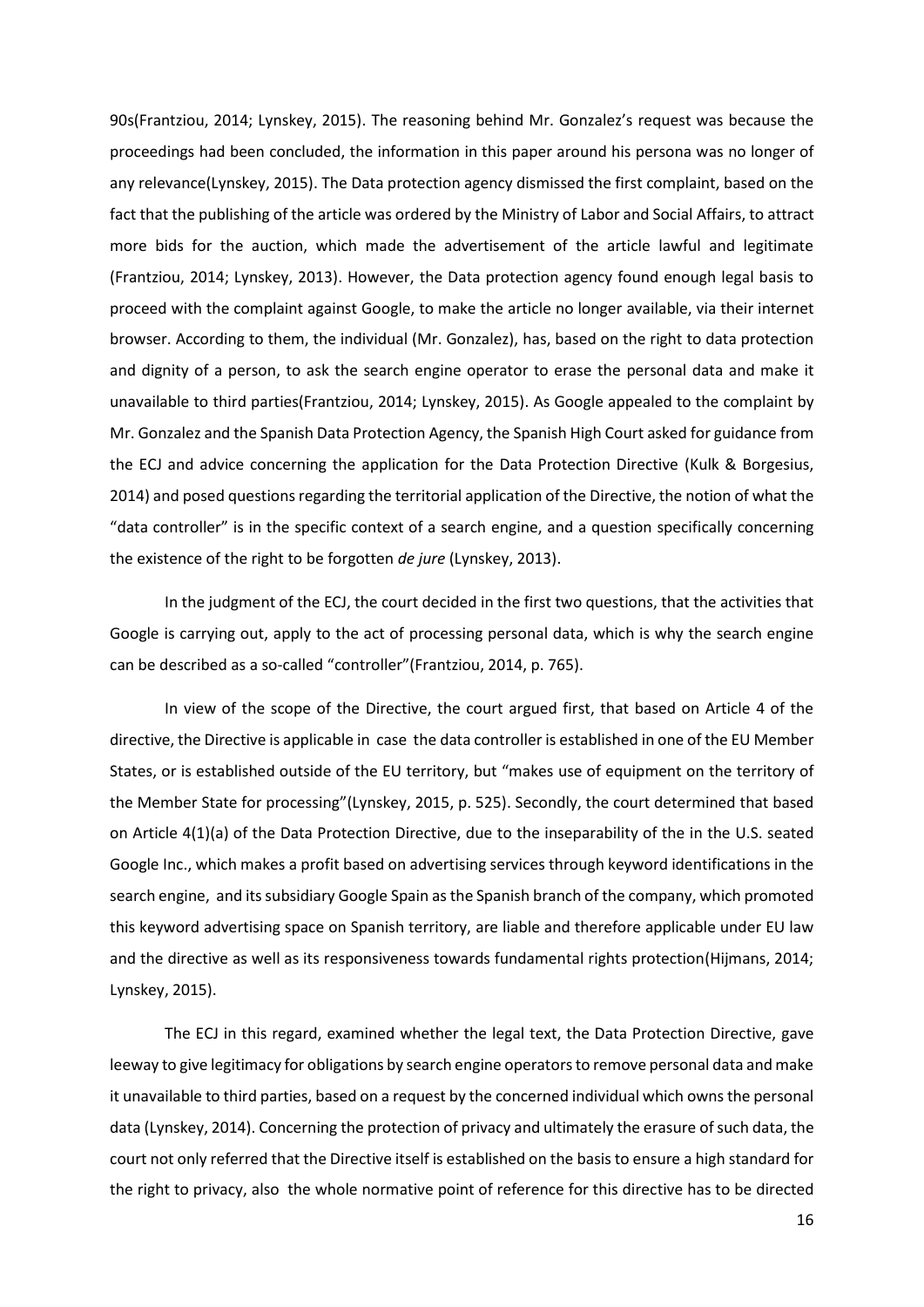and interpreted from the EU Charter of fundamental rights(Lynskey, 2014), which will be later discussed in this thesis. Additionally, the ECJ referred to two particular articles of the Charter, namely Article 7, which is concerned with the right to privacy and Article 8, which is concerned with data protection as both being important as a legal backbone for the Data Protection Directive(Lynskey, 2014). Article 7 state that everyone has the right to protection of their personal data(Union, 2012). Article 8 specifically mentions that everyone has the right to the protection of their data, as well as that their data is being processed fairly and that everyone can rectify and access their collected data(Union, 2012)

The court then turned towards potential important articles in the Data Protection Directive, which is found in the Article 12(b) of the directive, which gives individuals (subjects) "the right to obtain rectification, erasure or blocking of data the processing of which does not comply with the Directive", especially based in case of "incomplete" or "inaccurate" nature of the data(Iglezakis, 2014, p. 10; Lynskey, 2014). The ECJ also makes it clear that in the present case of Mr. Gonzalez, the decision needs to include considerations under Article 7(f) of the Data Protection Directive. Where it is important to balance opposing rights of the data controller to use the data for commercial use, while also considering the rights of the data subject, in this case, Mr. Gonzalez, and on the other hand to take the Charter, as mentioned above, to consider against the balancing of rights (Lynskey, 2014).

Concerning the last question raised by the Spanish court decision, the ECJ ruled in the case of Mr. Gonzalez, the data subject's right to privacy and data protection generally overrule the commercial concerns of the data controller and the access of information by third-party internet users, in this case, Google. The only exemption being the public having a special interest in the data (Lynskey, 2014). For example, this could be if the subject has been predominantly displayed in public life(Hijmans, 2014).

### <span id="page-16-1"></span><span id="page-16-0"></span>3.3 The GCC cases 3.3.1 (BvR 16/13)

In November 2019, the German Constitutional Court decided on two constitutional complaints concerning the distribution of their information in articles of online media archives. The plaintiff in the first case(BvR 16/13), labeled as "Right to be forgotten 1", was convicted with murder sentenced with life imprisonment in December 1982 (Bundesverfassungsgericht, 2019a). After the renowned magazine *"Der Spiegel"* covered his story in three different articles on print, the news outlet *"Der Spiegel Online GmbH"*(hereinafter also referred to as the defendant), uploaded the articles on the magazines' online archives without restrictive access to it (Bundesverfassungsgericht, 2019a). It was also the case that the articles were among the top results when his name was typed into online search engines (Burchardt, 2020). After the plaintiff was released in 2002, in 2009 he acquired the knowledge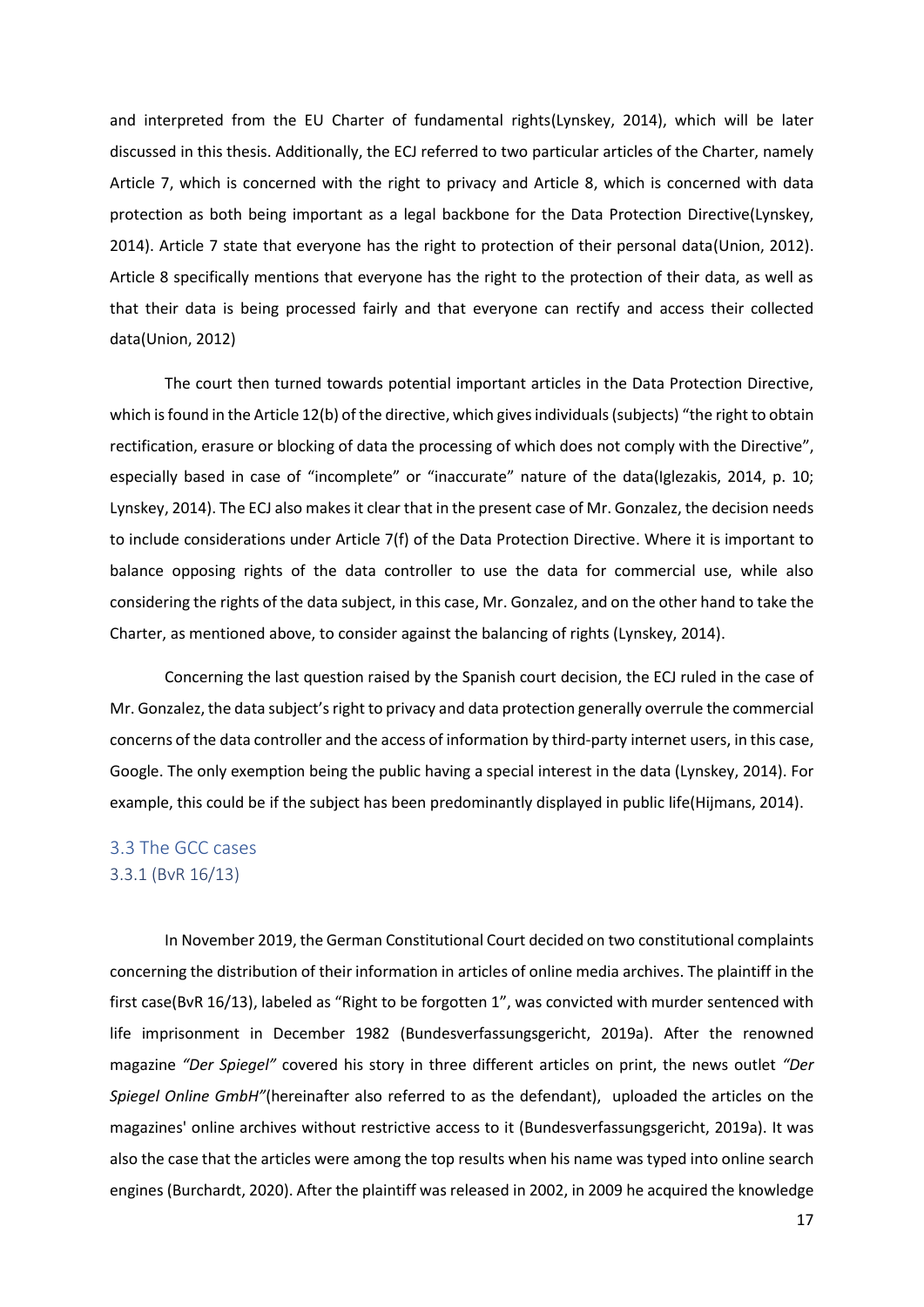that the articles were still available, which caused him to send a cease and desist letter to Der Spiegel Online GmbH, but it was ignored and declined. He then, filed a request to the GCC but was rejected by that based on the court's notion that this information regarding his murder are of public interest and the right to receive information, as his murder was an important event in "contemporary history" as well as the defendant's right to freedom of expression to outweigh the plaintiffs right to protection of his personality(Bundesverfassungsgericht, 2019a, p. 2). In his latest complaint against the Der Spiegel Online GmbH, the complainant claimed again that the appearance of the three articles, when typing his name in search engines, violates his right to personality enshrined in the German Basic Law under Article 1(1) and 2(1)(Burchardt, 2020). Further, he argued that even though his murder is part of contemporary history, it would not automatically mean that the public was interested in knowing his name(Bundesverfassungsgericht, 2019a). Because of that, he claimed it is unjustified that the three articles appear as top results, based on simple name-based online research(Burchardt, 2020). Regarding the claims of the defendant, the court invoked to balance the plaintiff's rights against the freedom of expression and freedom of the press, which are codified in German Basic Law under Article 5 (1) and (2). The court admitted that in balancing the rights of the plaintiff against the one's of the defendant, time is a relevant factor(Bundesverfassungsgericht, 2019a). Especially regarding the technological development that enables a third person to receive info of the culprit even a long time after it was convicted, which was not possible in times when only printed media existed(Bundesverfassungsgericht, 2019a, p. 5).

The German Constitutional Court decided to review this complaint based on the German Basic Law to review this potential violation of a fundamental right. It justified the decision with Article 51 of the EU Charter of Fundamental Rights, as the legal principle of "media privilege" , which is a topic that is not harmonized under EU law. The case could therefore be reviewed under domestic law standards for fundamental rights protection. (Bundesverfassungsgericht, 2019a, p. 3)

This is explicitly supported in EU law. Both in the repealed Data Protection Directive as well as the newly placed GDPR, as the balancing of the right to privacy against the right on freedom of expression is deferred towards the Member states(Rossi, 2020). This includes the usage of personal data in specific cases, which are undertaken for journalistic purposes, as well as artistic and literary expression(Friedl, 2019; Rossi, 2020). This notion of discretion to the Member States is also upheld in the Charter under Article 51(1), in the sense, that the provisions in the charter are only applicable to the extent to which powers are conferred to the European Union and law is fully harmonized, which is according to the German Constitutional Court's decision, are not present in this particular case (Bundesverfassungsgericht, 2019a, p. 2)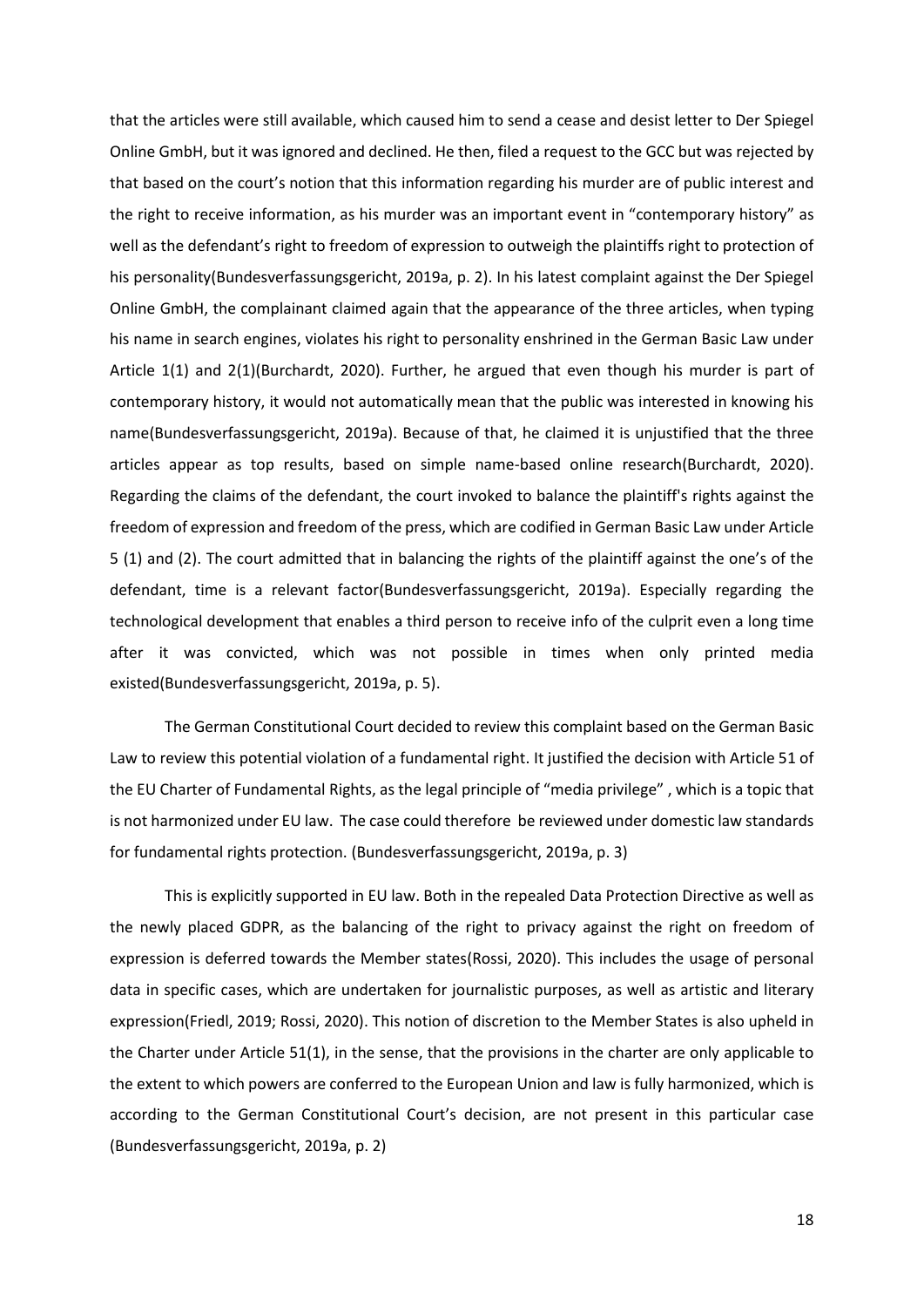In its final decision, the German Constitutional Court ruled in favor of the plaintiff's claims, after balancing the defendant's right of free expression as it is enshrined in the freedom of press and freedom of opinion, against the plaintiffs right to personality(Burchardt, 2020). The court ruled further, that even though there may exist some form of public interest in the event, the journal itself has to make sure that the three articles are not included in the top three results by using any technical means and measures possible.(Burchardt, 2020).

#### <span id="page-18-0"></span>3.3.2 (BvR 276/17)

In the second case (BvR 276/17), which was negotiated at the very same day, the court applied different sets of standards to review. In the case at hand, the German broadcast NDR ran a new piece of their segment *"Panorama"* with the title "Dismissal: the dirty tricks of employers" on the 21st January 2010, which featured an interview with the complainant in her function as the CEO of a company(Bundesverfassungsgericht, 2019b). In the segment, she is confronted with the accusation of having taken unfair measures to get rid of an employee who wanted to establish a works council within the company(Bundesverfassungsgericht, 2019b). After the segment had been uploaded on the broadcast's website, a link to the segment was among the top results when typing in the complainant's name in the search engine Google(Burchardt, 2020). After the complainant's request to the search engine operator, to remove the links to her name to de-reference her had been denied, she launched an action against the engine to a higher regional court, which also dismissed the case(Bundesverfassungsgericht, 2019b). The launched complaint at hand has been field under the premises that the search engine violated the complainant's right to personality as well as the right to informational self-determination, as the search results would portray a negative image of her and therefore, has the capability of reviling her private life(Bundesverfassungsgericht, 2019b; Friedl, 2019).

As the plaintiff's complaint is directed towards the search engine to de-reference her and not as in the first case towards a media outlet, the German Constitutional Court decided to use EU law as the standard of review and decided against using German Basic Law(Rossi, 2020). The reasoning behind that, was that dereferencing in search engines falls under fully harmonized legal EU provisions, instead of provisions with a certain level of discretion for EU Member States, as it was in the first displayed case (BvR 16/13). Therefore, the GCC had to identify, whether the complainant's rights had been violated under the European legal protection of fundamental rights, the EU Charter of Fundamental Rights, specifically Article 7 and  $8<sup>1</sup>$  (Burchardt, 2020). These rights on the one hand, needed to be balanced against the freedom to conduct business in the position of Google, which is protected under

<sup>1</sup> For explantions regarding both Articles, see chapter 3.2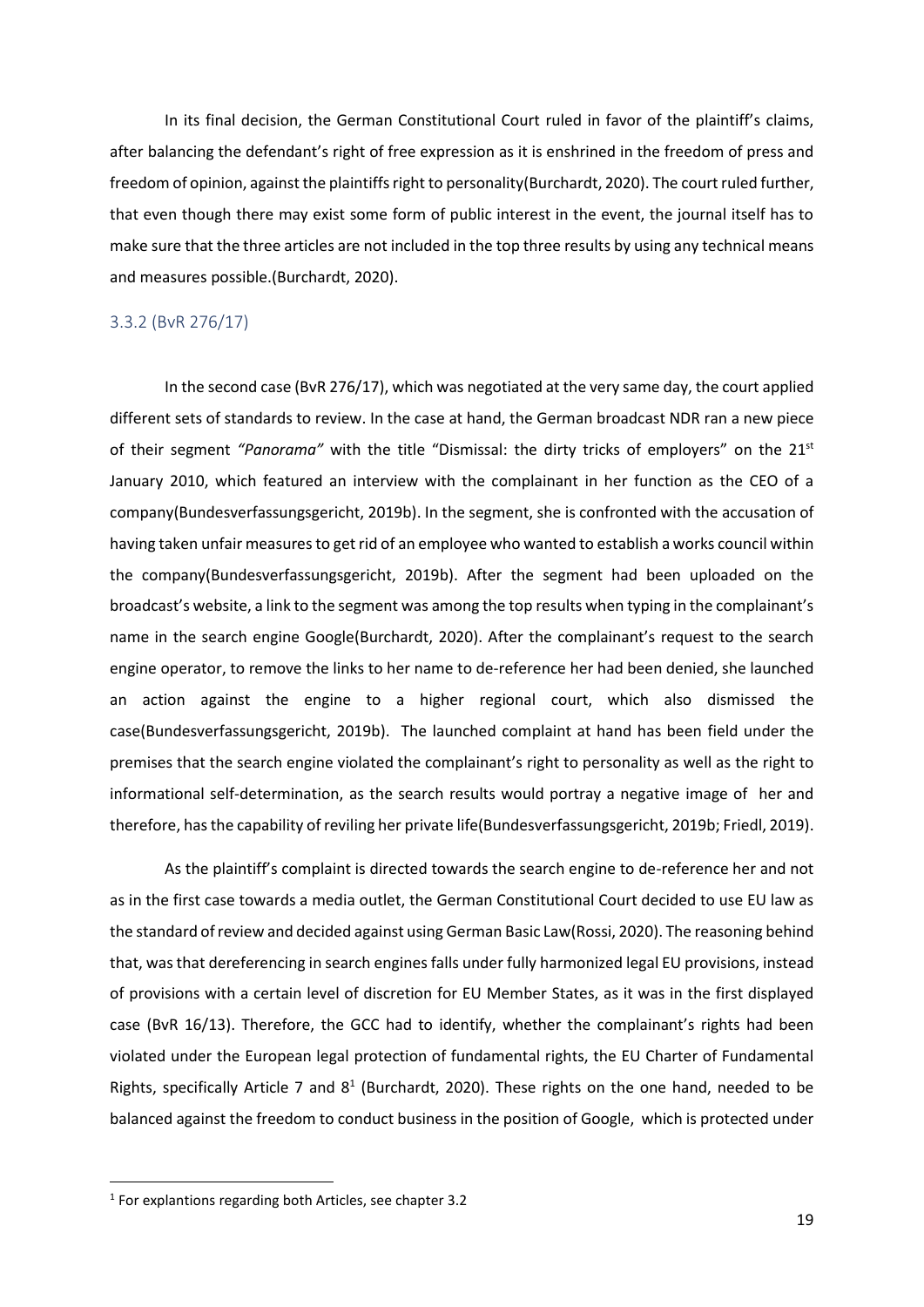Article 16 in the Charter (Bundesverfassungsgericht, 2019b). On the other hand, even though it does not apply to the search engine, Article 11 of the Charter the freedom of expression also has to be balanced against the concerns of the plaintiff, as the de-referencing would influence third parties like Internet users but also directly the NDR Broadcast(Bundesverfassungsgericht, 2019b; Burchardt, 2020). The Court took a stance in his final decision that the complaint has been dismissed because not much time has been passed since the broadcasting of the segment and secondly that the complainant voluntarily agreed to contribute to the segment via the interview(Burchardt, 2020).

## <span id="page-19-0"></span>3.4. To what extent do the decisions of the German constitutional court and the ECJ reveal a common understanding of the right to be forgotten?

After decisions regarding the protection of fundamental rights by both the domestic and the European highest judicial body have been analyzed, the following question can be posed: "To what extent do the decisions of the German Constitutional Court and the ECJ reveal a common understanding of the right to be forgotten?". For the case of the ECJ as well as the second case of the GCC, it can be said that both decisions are based on the very same standard of review, namely the EU Charter of Fundamental Rights. Both Courts specifically refer to article 8 and 7 of the Charter as for the right to privacy as well as data protection, while the Federal Court was able to rely on the GDPR's enshrined article 17 "the right to be forgotten", the ECJ at that time, could only rely on existing legal norms previously laid out in the processor of the GDP, the Data Protection Directive, where the right to be forgotten was not yet clearly defined. The ECJ found the Articles 12 (b) and 7 (f) in the Data Protection Directive to be sufficient to justify the obligation to data controllers to erase and stop processing data from a data subject if it does object to it. Secondly, the court found in 7(f) legal bases, to wage the interest of the data subject against the commercial interest of the data controller. In the decision by the German Court of case 1-BvR 16/13, the court decided for the plaintiff based on the articles 2(1) as the right to personality in connection with article 1(1) the right protecting against statements concerning one's person. The German court made, like the ECJ, use of the factor of time as decisive to evaluate the urgency to mention the name of the plaintiff in the articles of the Spiegel. This shows that even though both courts use different standards of review, both courts have some variables which equally reoccur in their decisions. Moreover, all three decisions reveal that in order to come to a decision the rights of the plaintiff and the defendant have to be balanced against one another: One the side of the plaintiff, the court regards some form of the right to privacy and/or data protection. On the other hand, for the defendant, the right to conduct business or media privilege is used as the counter-balancing factor. This means that in all cases, the right to be forgotten is not an absolute right, but has to be considered against other fundamental rights.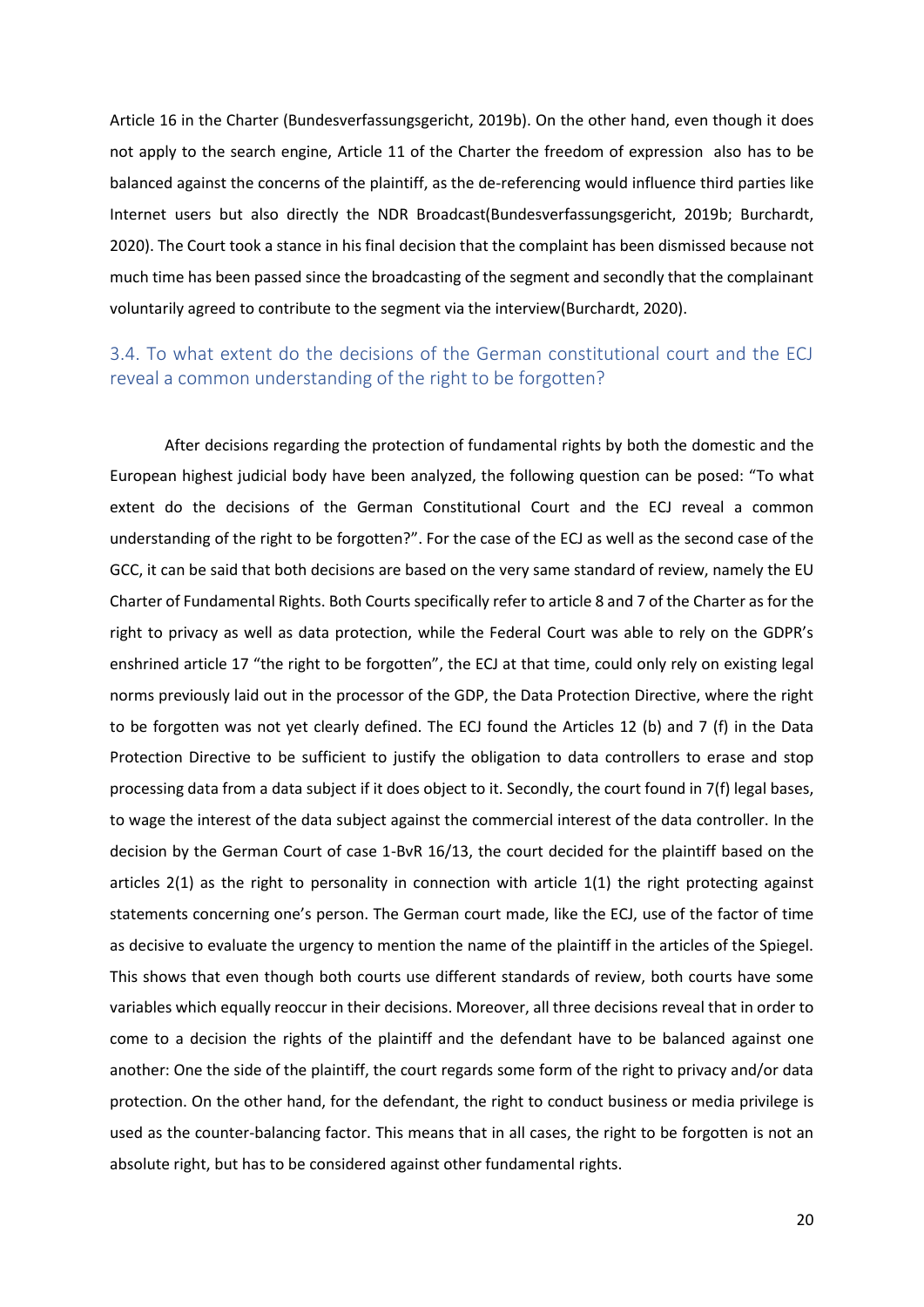However, what seems more interesting, is the justification by the GCC on the enforcement and interpretation of fundamental rights: While the Court did not apply Union law in form of the EU Charter of Fundamental rights, as it does not clearly define the concept of "media privilege", the German court reassures that both the Basic Law and the Charter are based on the same origin, namely the European Convention on Human Rights (ECHR), which the German Court states as the point of reference (Bundesverfassungsgericht, 2019a, p. 3). This leads to the next chapter of the thesis, in which one will focus more on the normative texts which laid down the decisions by both courts and on how normative texts may establish the overall notion of the right to be forgotten.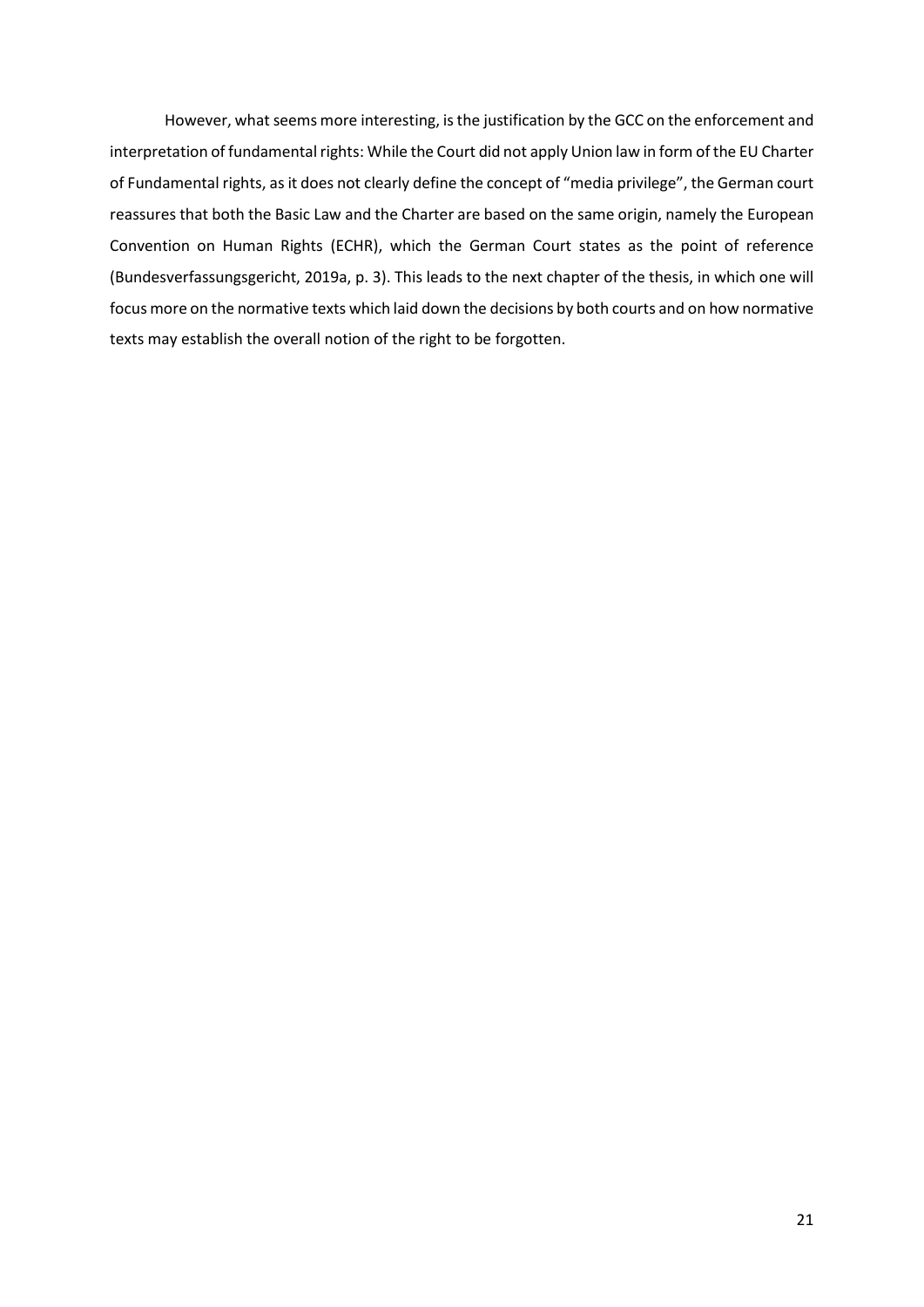# <span id="page-21-0"></span>4. Fundamental rights protection in European legal frameworks

#### <span id="page-21-1"></span>4.1. Introduction

In the last chapter, both a decision by the ECJ as well as two decisions by the GCC concerning the application of a right to be forgotten were analyzed. In the case of the ECJ and the first decision by the German Constitutional Court, EU law was used as the standard of review. Both cases were of special concern to potential violations of the individual's fundamental rights, which is why the EU Charter of Fundamental Rights was used as the main legal document to derive a decision. In the second decision by the German Constitutional Court, the court used the German Basic Law as the standard of review and decided against using EU law. This chapter will focus on the contents of these both legal frameworks, how both interpreted the individual rights at stake, how they interpreted the cases based on that, and how both frameworks are connected.

#### <span id="page-21-2"></span>4.2. The EU Charter of Fundamental rights application

The last chapter of this paper already asserted that the decision to grant data subjects the right to demand the erasure of one's publicly available data by commercialized data controllers such as search engines by the ECJ, relied on articles enshrined in the Data Protection Directive together with special freedoms granted in the Charter of Fundamental Rights(Lynskey, 2014). The Data Protection Directive did not explicitly mention the right to be forgotten, as the GDPR does in its Article 17, nonetheless, it gave the individual certain rights to demand the removal of links on third-party webpages by search engine operators in articles 12 and 14 (Lynskey, 2015). Furthermore, the decision by the ECJ as for the balancing of fundamental rights of both parties relied on Articles 7 and 8 of the Charter for the side of Mr. Gonzalez and the other side Article 11 of the Charter as for the freedom to expression and information (Frantziou, 2014).

Also in the second case of the German Constitutional Court, the court made use of the Articles 7 and 8 of the EU Charter of Fundamental Rights for the protection of data and the right to privacy as to balance whether the plaintiff's rights may have been violated(Burchardt, 2020). Surprisingly, when examining the first case of the German court, one recognizes that the court did not apply the EU Charter of Fundamental Rights. Usually, one assumesthat EU law takes precedence over any domestic law in case of conflict, since the CJEU decision in the case Costa versus Enel case in 1964(Muir, 2014). However, the German Court took the German Basic Law as a standard of review for the case, instead of using the Charter of Fundamental Rights. How is that possible?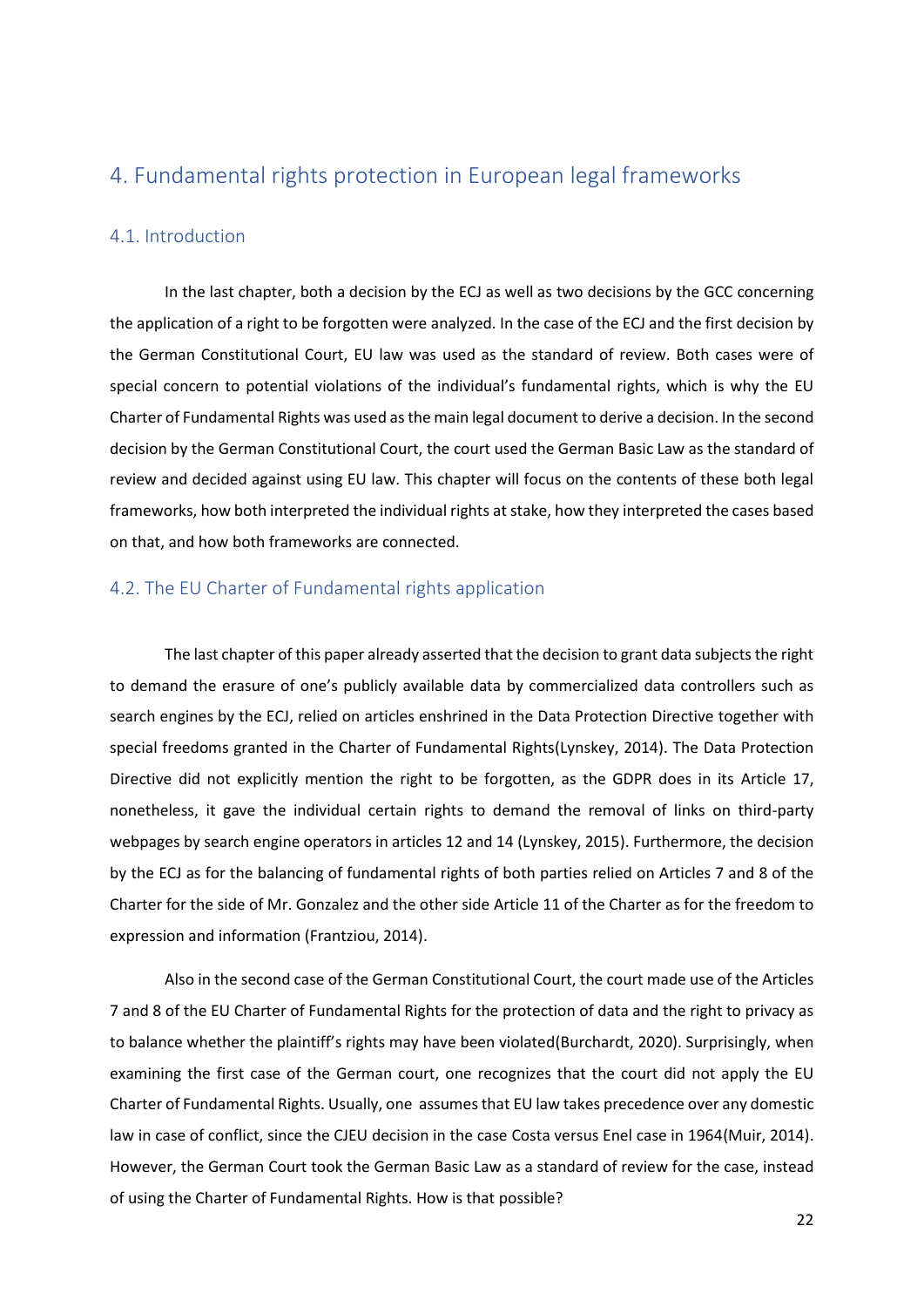#### <span id="page-22-0"></span>4.3. The scope of the Charter

Regarding the application of the EU Charter of Fundamental Rights in the Member States, there has been a lot of discussion between scholars about how complex the applicability of Fundamental rights is as it is closely related to the disputed scope of EU law (Groussot, Pech, & Petursson, 2011). As already mentioned, before the establishment of the EU Charter of Fundamental Rights, the ECHR already conferred protection for mainly civil as well as political rights, which includes all current EU Member States(Di Federico, 2010). As one can observe in the case C-6-64 of Costa vs. E.N.E.L., long before the establishment of the Charter, Member States have been obligated to act as a direct representative of EU authorities when applicating EU law within their jurisdiction (Groussot et al., 2011), but the Member States are not only bound to EU law when implementing or adopt administrative or legislative acts but also when they apply or interpret legal provisions, which fall under the scope of EU law(Groussot et al., 2011, p. 7). When the Charter acquired normative force in 2008 in the Treaty of Lisbon, the question arises whether the Charter is positioned in relationship to the European Treaties: The Article 6(1) TEU clearly states that the Charter itself has the same legal value as the Treaties, meaning that the Charter became EU primary law effectively.

To support this position of the Charter within the EU legal framework, four articles were included on the scope and interpretation of the Charter and the restrictions for the EU institutions and the applicability of the Charter (Di Federico, 2010, p. 4). The last two articles deal with the prohibition of potential misinterpretations of the established fundamental rights by first acknowledging as being interpreted based on the ECHR or the Member States' constitution as to not restrict human rights and fundamental freedoms as mentioned in article 53. It has to be mentioned though, that the ECJ never has found the ECHR or national standards to be legally binding to the Union fundamental law protection, it has admitted to using them as inspirational sources and guidance for the EU standards in the Charter (Schütze, 2012). Especially concerning the nature of EU law, which has as transnational law direct effect on citizens in the Member States, the prevention of violations against individuals by the predictive governmental authorities became more important. This in turn, meant that fundamental rights protection became more significant and important (Di Federico, 2010). The inevitable consequence, that not only there is a contractual agreement between Member states and the EU to uphold EU law as such, but that the individual is also commissioned to make use of the norms manifested in the EU treaties to protect itself against human rights violations by the Member state or any other given public national authority, which articulated and stated in the case C-26/62 *van Gend and Loos* in 1964 (Engle, 2009). This legal concept is the so-called Vertical Direct Effect(Engle, 2009).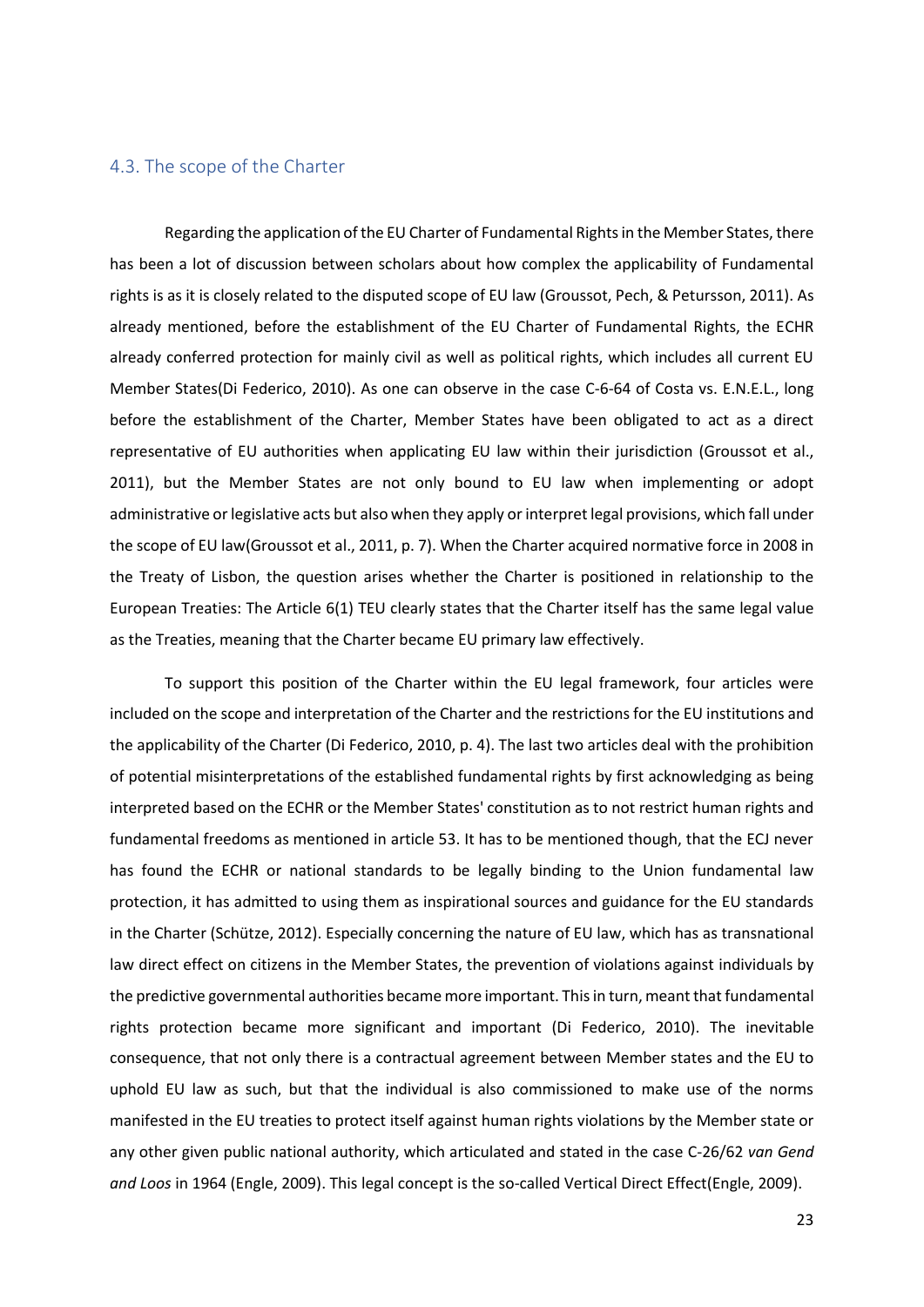The above-mentioned fact of EU law having a direct effect, having the position of supremacy over national law as well as that EU law pre-empts national law, but all of them only in special regard: This holds as long as the EU holds the competences as having occupied the particular legislative field(Di Federico, 2010). Special interests should, therefore, be paid to the development of the European legislation that safeguards the right to be forgotten and fundamental rights: The EU developed two instruments in the treaties, that are directly applicable and have "direct effect", namely decisions and regulations(Schütze, 2012). The instrument of a directive, however, is according to article 288 of the TFEU only binding "on" the Member States and not as a decision or regulations "in" the Member States, as it leaves it up to the Member States "the choice of form and methods"(Schütze, 2012, p. 96). Therefore, directives are not directly applicable and need to be adopted into and through the national legislation(Schütze, 2012). Though, directives can have a vertical-direct effect, in case a Member State does fail to properly establish norms according to an obligated directive, which was established in case 41/74 "Van Duyn v. Home Office"(Schütze, 2012, p. 96). The same however cannot be said regarding the horizontal-direct effect, as according to an ECJ decision in the case C-91/92 "Dori v. Recreb": The ECJ concluded that according to Article 288 TFEU a directive is directly obligated towards the Member States and not necessarily towards an individual, which is why a directive cannot be invoked against another individual(Schütze, 2012, p. 100).

Putting this into the context of the Data Protection Directive being used to establish the right to be forgotten in EU case law: When the directive was adopted in 1995, the EU Charter of Fundamental Rights was not yet established and not part of EU primary law. By repealing the directive with a regulation that is directly binding, having vertical as well as a horizontal direct effect, also, the mentioned rights codified in Articles 7 and 8 of the charter belong to the category of "hard rights", which has, unlike the "soft principles" that deal with such matter as environmental protection, direct effect and can be invoked in court (Schütze, 2012, p. 444).

Does this however justify the abolishment of national fundamental rights protection, which then shall be substituted by EU law as a conception of the GDPR and the EU Charter of Fundamental rights to solve any cases of the right to be forgotten violations? The answer can be found in the articles that define the scope of the Charter. These articles will now be looked at more in-depth.

According to De Frederico (2010), the most prominent articles are Article 52 and Article 51, while the latter is of most concern for this paper for the following: Article 52 and also Article 51(2) confirm that even tough universal basic standards for fundamental rights protection have been established via this Charter, the Charter does not grant any newly conferred powers to the EU which are not already mentioned in the Treaty (Di Federico, 2010) which is also explicitly affirmed again in the TEU under Article 6(1). Secondly, Article 51 deals with the applicability of the Charter, because it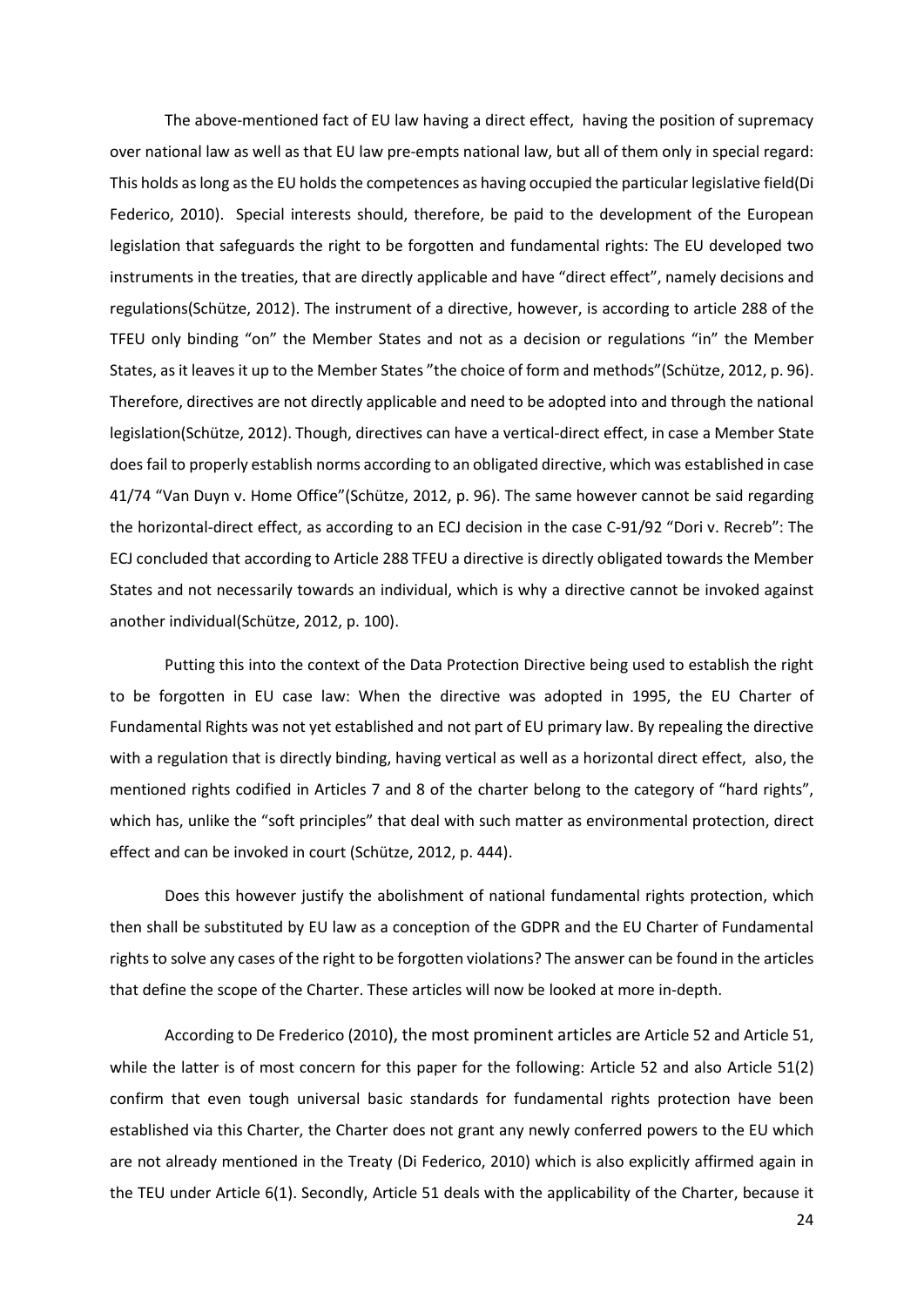states that the Charter only applies to the enactments of Member States when they are enforcing Union law (Ankersmit, 2012). This article is what makesthe EU Charter of Fundamental Rights different compared to the U.S equivalent to the Federal Bill of rights: It does not have the same authoritative value as a federal standard. It is however, regarded as a universal standard in cases where Member States execute and implement EU law and act as an agent to the EU(Groussot et al., 2011). This s also limits the ECJ in its capability to review cases of fundamental rights violations, as the court itself lacks the authority to review such cases that do fall out of the scope of EU law(Groussot et al., 2011, p. 16). Though it has to be mentioned that the scope as to which the EU Charter applies, may depend on whether the scope should be interpreted in the narrow sense, as formulated in Article 51 of the Charter, or interpreted in the broader sense(Muir, 2014). For example, the latter was used in a case of tax evasion in 2013, case C-617/10 Åklagaren v Hans Åkerberg Fransson, where according to the plaintiff, the national penalties where not justified under the current domestic legislation, which did according to him, not include the adopted provisions laid out in the EU Value Added Tax Directive 2006/112/EC(Muir, 2014). This triggered the ECJ to step in and make use of the EU fundamental rights protection even though the legislation left discretion to the Member States on how to punish and sanction tax evasion(Muir, 2014, p. 32).

This is why in the first complaint of the German Constitutional Court (1-BvR 16/13), the court was authorized to make use of the German Basic Law to review the case of the plaintiff, as it was connected to the concept of media privilege, which is not covered in current European law.

#### <span id="page-24-0"></span>4.4 Conclusion

This chapter analyzed the different normative frameworks, that are the basis for the GCC and the ECJ. The chapter was guided by the following question: To what extent do the different approaches of the German Constitutional Court and the ECJ depend on existing normative texts?

 Regarding the cases of chapter 3, the chapter explained why the German Constitutional Court could review the first complaint based on the German Basic Law, instead of making use of the EU Charter of Fundamental Rights. Even though the Charter provides some sort of minimum standard for the legal protection of fundamental rights in Europe, the EU has no extended authority to every facet of fundamental rights protection and is limited to the competencies that have been conferred to it. The Charter limits itself to be only applied by Member States when they are executing or dealing with EU legislation. From those structural limitations, the question arises how it is possible to have two coexisting legislative frameworks and what sort of limitations are behind it? The following chapter will go more in-depth about how two constitutionally designed frameworks interact and co-exist with each other based on the concept of constitutional pluralism.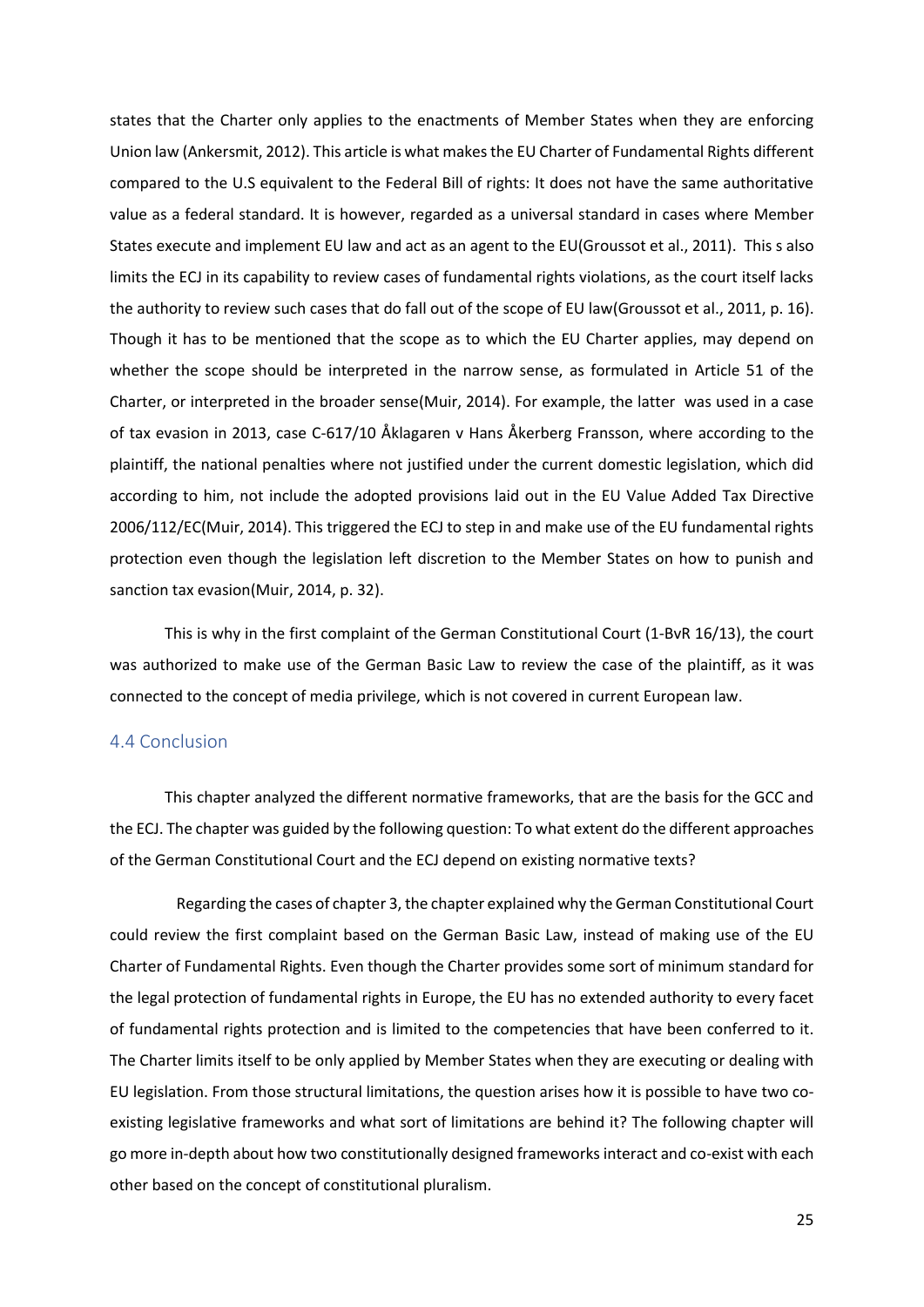# <span id="page-25-0"></span>5. European Fundamental Rights Governance

#### <span id="page-25-1"></span>5.1. Introduction

The last chapter revealed that article 51 of the Charter of Fundamental Rights grants the EU Member States the authority to make use of their legal framework of fundamental rights protection, as long as the legal field is not already occupied by the EU or does not belong to the conferred powers of the EU. This was established via case law in the Costa vs.  $ENEL<sup>2</sup>$  case before it was explicitly stated in the Treaties as a doctrine. This explains why national courts use different standards of review, depending on the specific case at hand whether it is covered under European legislation or national legislation. It is however yet unclear, under which scheme both domestic legal frameworks and the European framework interact. This chapter gives a thorough analysis on how the EU Treaties and the national framework for fundamental rights protection interact and counteract each other and what the underlying concept is under the guidance of the following question: "To what extent do theories of European integration help to explain the different approaches of the ECJ and Constitutional Court of Germany?" First, the concept of constitutional pluralism<sup>3</sup> will be applied and analyzed to which degree it is connected to the interactions between the ECJ and national courts. Then, one will look at potential or ongoing conflict within this framework and current changes to it.

#### <span id="page-25-2"></span>5.2. Constitutional Pluralism in Europe

Explaining the relationship between the EU and Member States' national orders is a difficult undertaking, as the European governance system in itself is multi-layered with multiple interests and multiple legal authorities(Goldoni, 2012). In general, EU Members see themselves as an integrated part of the European governance system as part of an integrated Europe.

There has been a lot of theorizing around how to perceive the pluralistic system within the European context. The general stance that constitutional pluralists have, regarding the interaction between the different layers within the pluralistic governance framework, is that they interact via a permanent dialogue(Goldoni, 2012, p. 387). One of these theories was established by Mattias Kumm, who ascribed the European pluralistic constitutional system a constant state of conflicting constitutions to maintain a coherent European legal order (Goldoni, 2012). According to Goldoni

<sup>2</sup> case C-6-64

<sup>&</sup>lt;sup>3</sup> See body of Knowledge: "Constitutional pluralism/supremacy"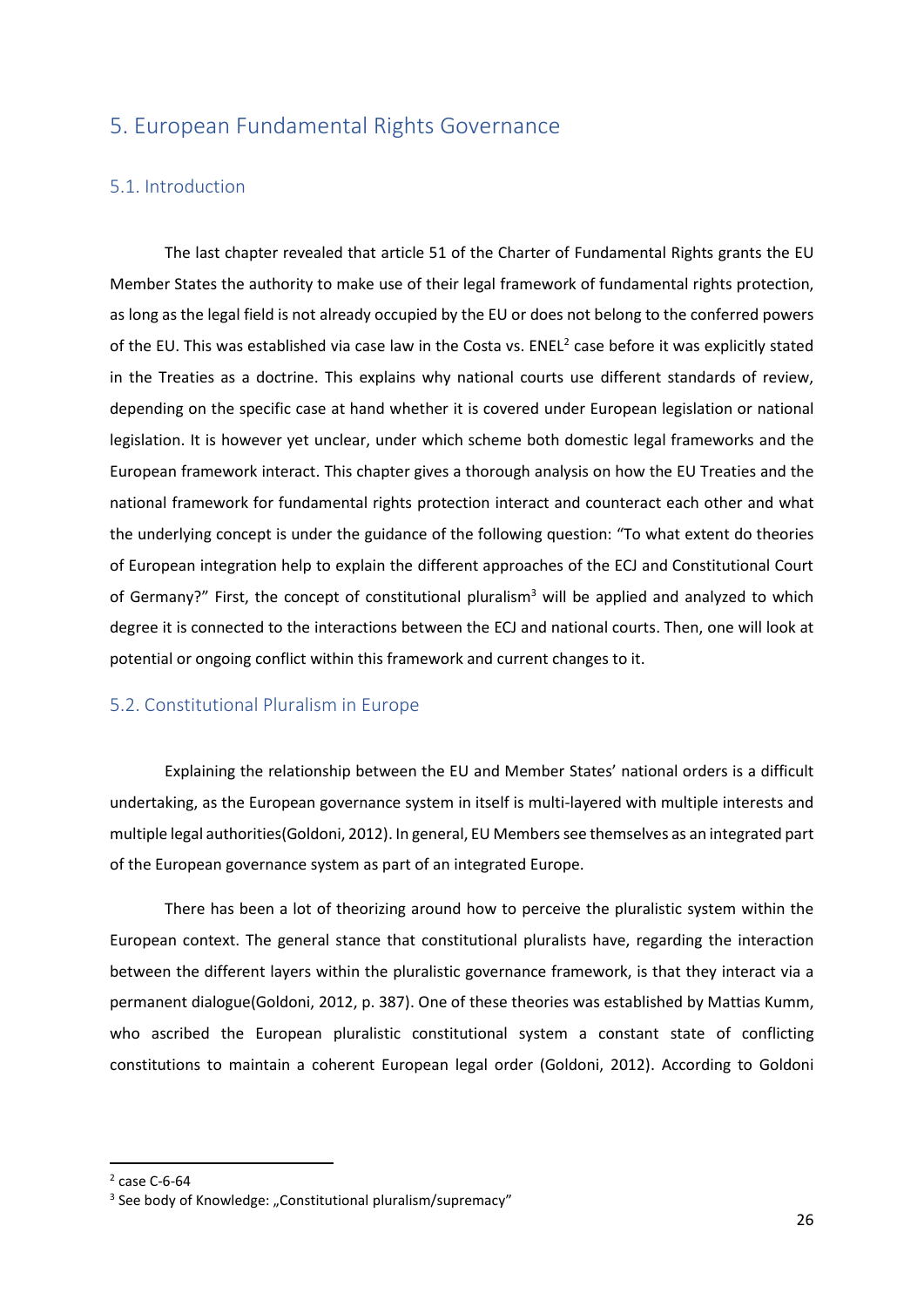(2012), Kumm's theory argues that pluralism itself is only "a means to manage constitutional conflicts"(Goldoni, 2012, p. 389). In the following part, we will briefly look at one of these conflicts.

There are two specific topics where there is no common ground between national courts and the EU, which already caused several tested exchanges between the ECJ and national courts and a vast landscape of literature(Dyevre, 2013), regarding judgments such as Case C-11/70 (*Internationale Handelsgesellschaft*) or Case C-6/64 (Costa v ENEL). The conflicts of the ECJ and national courts can be separated into two connected questions: Firstly the question of who of the judiciaries (ECJ or highest national court) is the highest authority in the EU(Schütze, 2014)? Secondly, and complementary to the first question, which of the parties involved decides the boundaries of EU law(Beck, 2011)?

#### <span id="page-26-0"></span>5.3 The highest judicial body

Concerning the European judiciary system, it is generally accepted that the EU Treaties stand above as the primary source of EU law and above all other European legislative acts that exist (Schütze, 2014, p. 3). It has also been established, that whenever there is a normative conflict between Union law and domestic law that takes place within the range of EU competences, the EU norms prevail over domestic law. However, the character of EU law which finds its legitimacy in the conferred powers settled in the Treaties is defined by the Member States being the gatekeepers of the Treaties as sovereign states(Goldoni, 2012, p. 387).

But does that automatically mean that the ECJ is also the highest judicial authority in the EU framework? What is the ECJ's reasoning to have supremacy over national law in case of a constitutional conflict?

The main backdrop for the ECJ's justifications on being the supreme authority within the judicial framework in Europe is for once the already in EU case law established doctrines of succeeding national law in cases where it conflicts EU law within their fields of competence, which has then been codified Article 19 of the TEU as the ECJ" shall ensure that the interpretation and application of the Treaties the law is observed". However, this is not shared in any instance of overlapping EU legislation and national legislation as it became apparent in the case C-11/70 of "*Internationale Handelsgesellschaft mbH* v. *Infer- und Vorratsstelle für Getreide und Futtermittel"*, where the ECJ ruled that even in the case of fundamental rights violations under national law, the validity of EU law could not be affected by the national norms(Schütze, 2014, p. 4). This happened with the reasoning by the ECJ that in their eyes, it is necessary to uphold the primacy of EU law to guarantee the uniform application of Union law throughout all Member States, as otherwise the legal order of the EU could not be sustainably upheld (Beck, 2011, p. 472). The consequences that follow this particular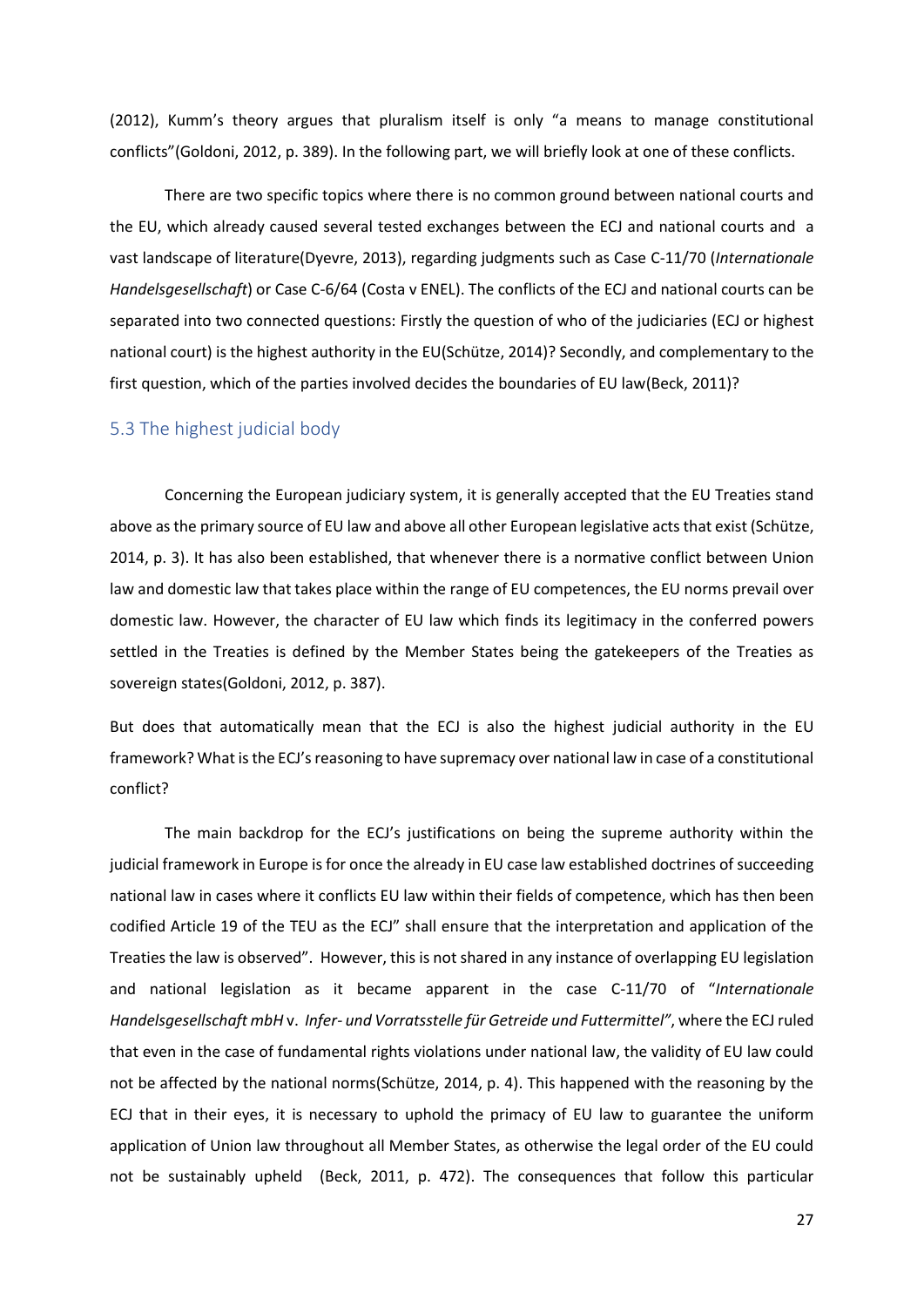assessment that even though the EU does not have a formal constitution, the Treaties would then in fact have according to Schütze (2014) a distinct constitutional character that overrides any constitution of the national Member States(Schütze, 2014, p. 4).

#### <span id="page-27-0"></span>5.4 Who is competent?

To counter the view of the ECJ, the GCC developed their theory of the interplay between the Treaties and the national constitution in their *Solange* doctrines. These doctrines can be historically categorized into three different parts, beginning with the first decision of the GCC in 1974. In this decision, the GCC developed the theory of "relative supremacy" of EU law. The decision flowed that EU law prevails national norms only if the (Union) has erased any form of conflict of norms by establishing adequate legislation to protect fundamental rights based on the powers conferred to them in the treaty(Beck, 2011, p. 472; Schütze, 2014, p. 4). This is supported in Article 23(1) of the German Basic law, where the Republic of Germany pledges to support the development of the European Union, which not only build on the principles of rule of law, democracy and subsidiarity but also on the understanding that it guarantees equivalent protection of fundamental rights as given in the German constitution.

This means, that as long as the European Community (EC) at that time had not developed fundamental rights protection legislation equivalent to the national constitutional norms, the national Courts would keep reviewing cases based on the standards of the national constitutional law(Sadurski, 2008). In the course of that, the EC attempted to develop fundamental rights protection over their case law, which prompted the GCC to slightly adjust their decision in 1986 to a more moderate position that they would restrain from applying national norms on fundamental rights cases as long as the EC preserves their established fundamental rights protection (Sadurski, 2008, p. 2; Schütze, 2014, p. 5). Underneath this exchange between ECJ and the GCC, another conflict became apparent, namely the question of who has *Kompetenz-Kompetenz* connected to the control of so-called *ultra vires* control, the control over an act which was executed without the necessary authority (Schütze, 2014).

In this sense, *Kompetenz-Kompetenz* is connected to the authority that has to determine how far the scope of EU law reaches and where the outer limits are (Beck, 2011). However, regarding the discussion to determine the authority to set the scope of EU law, the authority to control the ultra vires has to be established in the first place. Especially national courts were eager to provide arguments for them to curtail the EU law scope by making judgments such as the GCC did in 1993 in its Maastricht judgment: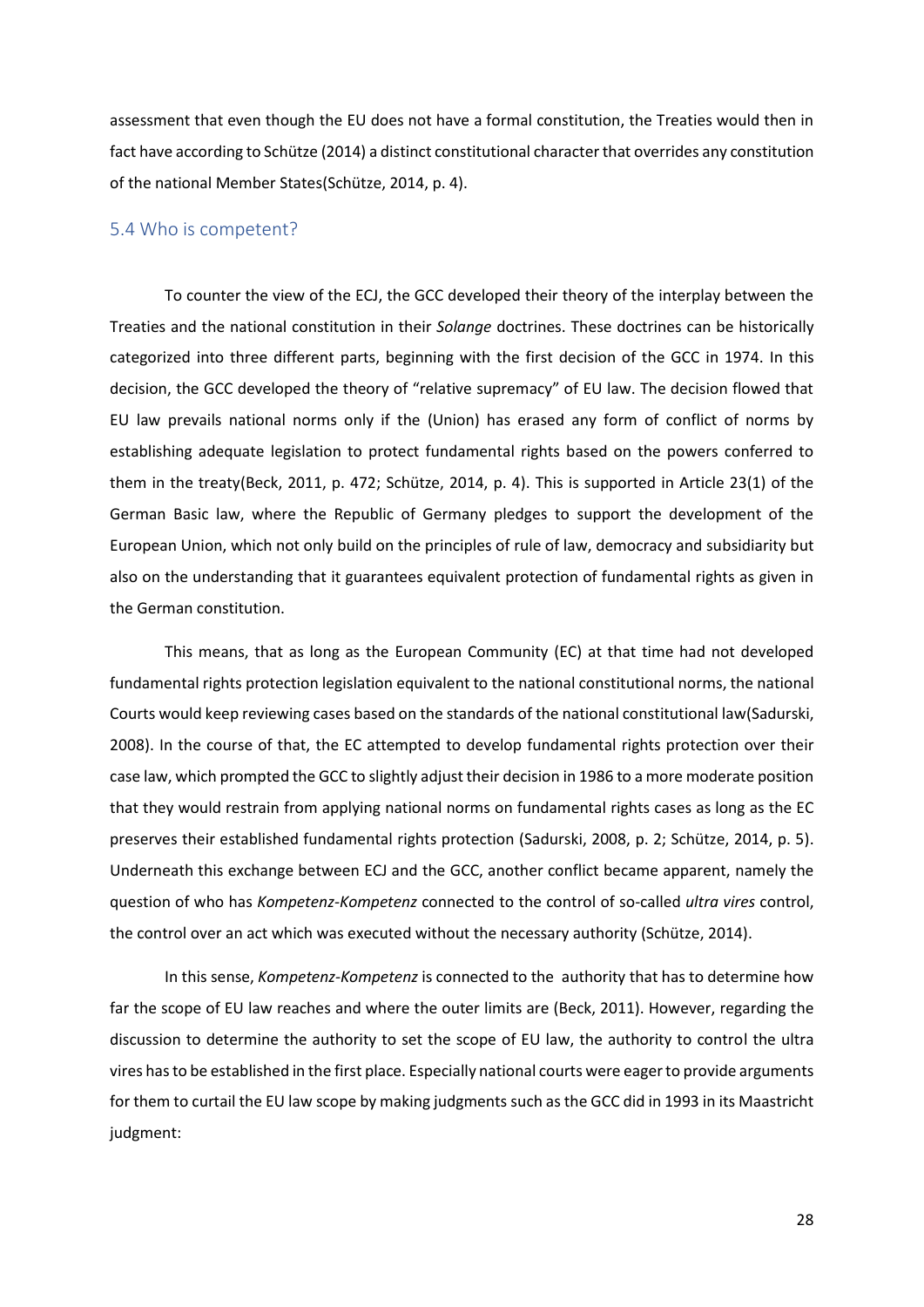The German court accepted the supremacy of EU law, based on the condition that it was assessed and consented by the national parliament as well as being open to being reviewed by the national court under two reasons: First, that the EC does not exceed its powers laid down in the treaties and, secondly, that it does not repudiate fundamental rights which are granted in the national constitution(Beck, 2011, p. 747). Even though several other European countries adopted this strategy; the question of who determines the scope of EU law is still not cleared yet.

#### <span id="page-28-0"></span>5.5 Conclusion

This chapter elaborated on the complexity of the judicial framework on European fundamental rights protection in the light of multilateral governance under following question: "To what extent do theories of European integration help to explain the different approaches of the ECJ and Constitutional Court of Germany?" From the analysis conducted, it can be derived that the European Integration Process of the legal framework of the Member States and EU is not straight forward coming from one direction, but happens via judicial exchanges between the national courts and the ECJ. In this sense, the answer to the sub-question is that the theory of constant judicial dialogue is the driving force of European integration of the European judiciary system. The constant interferences of national courts in the ECJs assumed supremacy acts as a sort of "checks and balances" for the European pluralistic constitutional framework. Further, the fact that there is no clear hierarchical order between the courts. It is apparent that from the view point of the treaties, the ECJ is the highest court in the European framework. However, it is not clear, whether the national court or the ECJ determines the who the final authority has in regard to legitimize administrative actions by the EU and the Member States.

To summarize the findings of the thesis until now: Following through the analyses of what the right to be forgotten entails, as a right for a person to develop its personality free and unbound by the prejudice of actions committed in the past. This thesis did focus on three decisions by the ECJ and the GCC, especially the two German cases were of special interest as they both were decided based on different standards of review. The decisions revealed, that there are provisions in the EU Charter of Fundamental Rights that give guidance to the EU Member States to make use of their own fundamental rights protection frameworks as long as they do not execute EU law and as long as they are not occupied in a law field, which is part of an EU competence. It was then suggested, that the process of European Integration can be used to explain this difference in fundamental rights protection and differences in judicial approaches.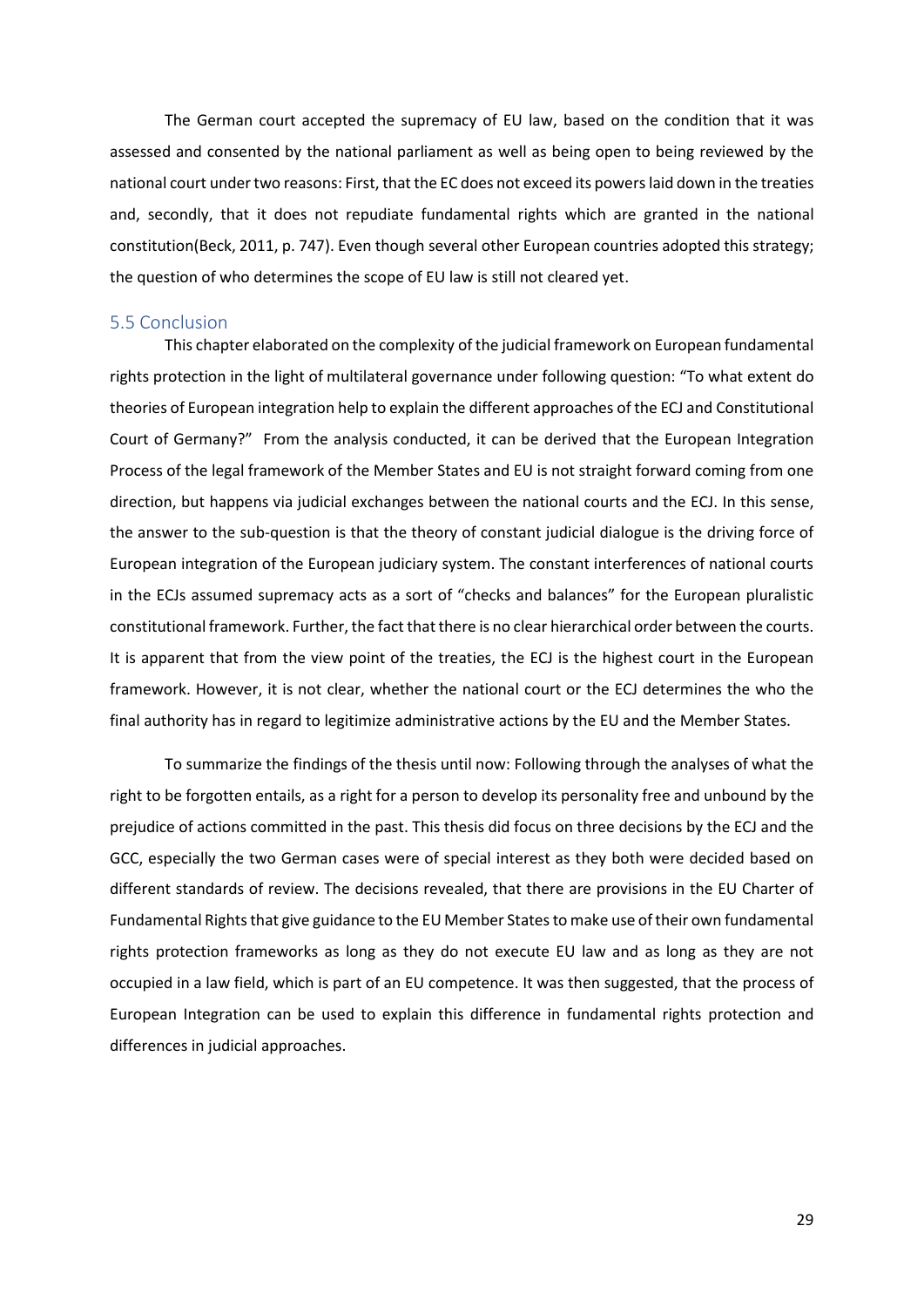# <span id="page-29-0"></span>6. Conclusion

The purpose of this study was to find an answer to the following research question: "To what extent is the right to be forgotten protected consistently in the EU?". Based on these findings, one can conclude that the right to be forgotten is protected consistently in regard to the digital realm. That is to say because it is manifested in the GDPR, which is in particular concerned with the protection of digital private data. However, the right to be forgotten stems from rights that belong to the category of fundamental rights such as the right to privacy and the right to data protection. The GDPR is an EU law regulation, which is why the digital application of the right to be forgotten is consistent within the EU. For the rest, that is not explicitly mentioned in this regulation, the right to be forgotten is protected under different schemes of national law framework. This for example the case, when it comes to violations which are not covered under EU law such as media privilege, EU Member States have the right to make use of their domestic legislation.

The research showed that even though the EU established regulations and norms that directly engage with the right to be forgotten, it does not automatically imply that it is coherently protected throughout the EU. Further, the different legal frameworks pose a challenge to the interpretation of the right to be forgotten, where more than one Member State is involved. What about a potential case, were personal data are displayed by several media outlets in the EU? Does the person than have to go to every single Member State to get their data erased?

Unfortunately, most of the academic literature deals with the EU development of the right to be forgotten or how it is protected in comparison to the U.S. Further, the newest journal articles are concerned with the impact that the decisions by the GCC have on the judicial dialogue between national courts and the ECJ. However, there has been little literature on what the protection of the right to be forgotten means in the bigger context of constitutional pluralism and fundamental rights protection. Therefore, it is necessary to further investigate the role of the right to be forgotten in the context of fundamental rights protection in the EU and how the European constitutional framework means for the protection of the right.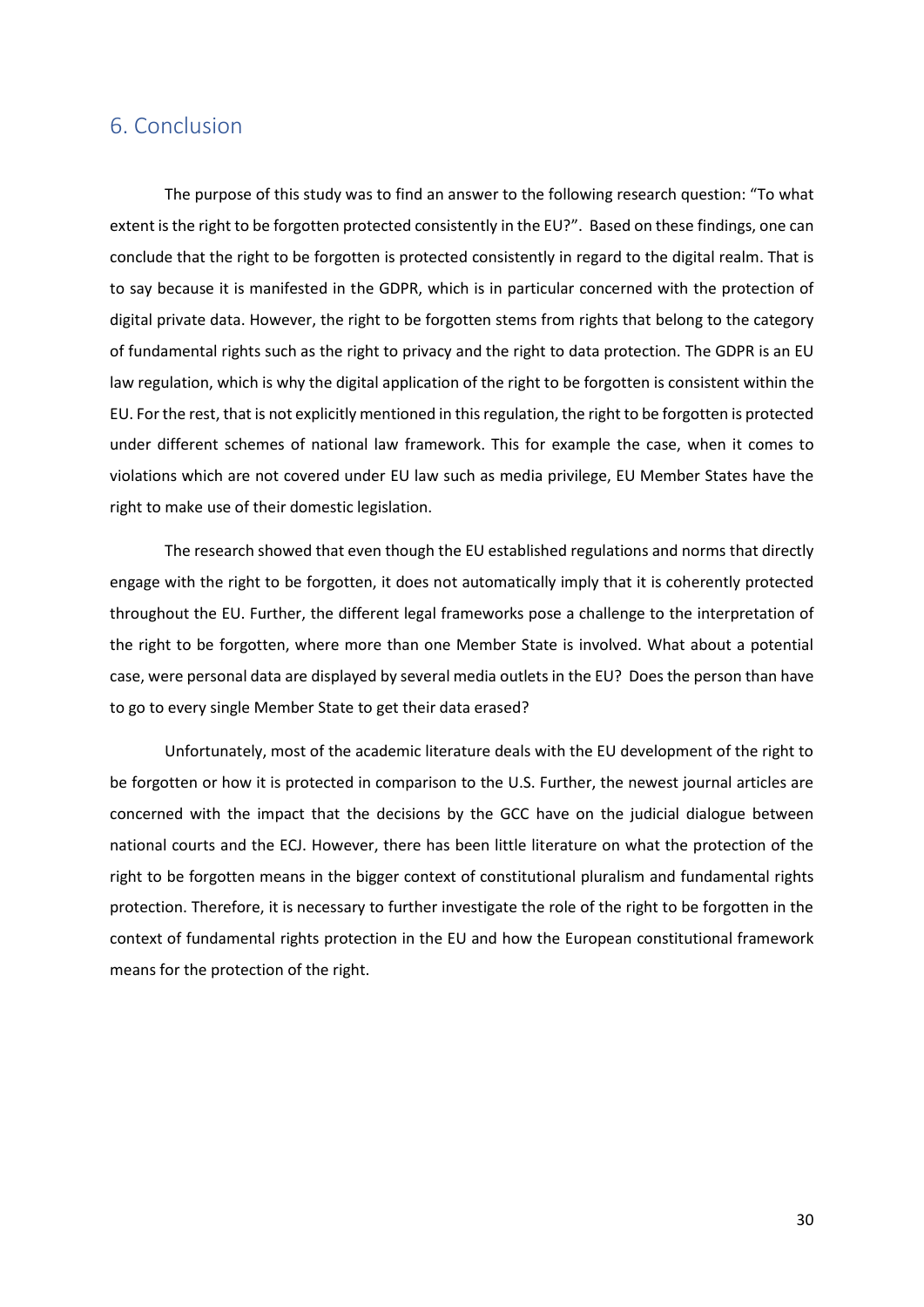# <span id="page-30-0"></span>References

Albers, M., Hoffmann, T., & Reinhardt, J. (2014). *Human rights and human nature*: Springer.

- Andrade, N. N. G. d. (2012). *Oblivion: The right to be different from oneself-reproposing the right to be forgotten.* Paper presented at the VII international conference on internet, law & politics. Net neutrality and other challenges for the future of the Internet", IDP. Revista de Internet, Derecho y Política.
- Ankersmit, L. (2012). Implementation of Union law by Member States: when does the Charter of Fundamental Rights apply? *European Law Blog*. Retrieved from [https://europeanlawblog.eu/2012/06/14/implementation-of-union-law-by-member-states](https://europeanlawblog.eu/2012/06/14/implementation-of-union-law-by-member-states-when-does-the-charter-of-fundamental-rights-apply/)[when-does-the-charter-of-fundamental-rights-apply/](https://europeanlawblog.eu/2012/06/14/implementation-of-union-law-by-member-states-when-does-the-charter-of-fundamental-rights-apply/)
- Avbelj, M., & Fröhlich, W. (2016). The EU General Data Protection Regulation: Powerful Tool for Data Subjects? *Verfassungsblog: On Matters Constitutional*.
- Bassini, M. (2019). Fundamental rights and private enforcement in the digital age. *European Law Journal, 25*(2), 182-197.
- Beck, G. (2011). The Lisbon Judgment of the German Constitutional Court, the Primacy of EU Law and the Problem of Kompetenz‐Kompetenz: A Conflict between Right and Right in Which There is No Praetor 1. *European Law Journal, 17*(4), 470-494.
- Bundesverfassungsgericht. (2019a). Domestic fundamental rights remain the primary standard of review for the Federal Constitutional Court, even in cases where EU fundamental rights would also be applicable\*\*\*Online press archives may be required to take measures protecting against the indefinite dissemination via search engines of news publications containing information relating to an individual- case 1 BvR 16/13 [Press release]
- Bundesverfassungsgericht. (2019b). The Federal Constitutional Court reviews the domestic application of legislation that is fully harmonised under EU law on the basis of EU fundamental rights\*\*\*When reviewing claims for injunctive relief against search engine operators, courts must take into account the freedom of expression afforded publishers of online contents, case 1 BvR 276/17 [Press release]
- Burchardt, D. (2020). Backlash against the Court of Justice of the EU? The Recent Jurisprudence of the German Constitutional Court on EU Fundamental Rights as a Standard of Review. *German Law Journal, 21*(S1), 1-18.
- Commission, E. (2012). *COMMISSION STAFF WORKING PAPER; Impact Assessment; Accompanying the document; Regulation of the European Parliament and of the Council on the protection of individuals with regard to the processing of personal data and on the free movement ofsuch data (General Data Protection Regulation)and Directive of the European Parliament and of the Council on the prosecution of criminal offences or the execution of criminal penalties, and the free movement of such data*. (SEC(2012) 72/2).
- Commission, E. (2016). Regulation (EU) 2016/679 of the European Parliament and of the Council of 27 April 2016 on the protection of natural persons with regard to the processing of personal data and on the free movement of such data, and repealing Directive 95/46/EC (General Data Protection Regulation).
- De Baets, A. (2016). A historian's view on the right to be forgotten. *International Review of Law, Computers & Technology, 30*(1-2), 57-66.
- De Terwangne, C. (2012). *Internet privacy and the right to be forgotten/right to oblivion.* Paper presented at the VII Congreso Internacional Internet, Derecho y Política. Neutralidad de la red y otros retos para el futuro de Internet,[monografía online], IDP, Revista de Internet, Derecho y Política, UOC.
- Di Federico, G. (2010). *The EU charter of fundamental rights: from declaration to binding instrument* (Vol. 8): Springer Science & Business Media.
- Dyevre, A. (2013). European integration and national courts: defending sovereignty under institutional constraints? *European Constitutional Law Review, 9*(1), 139-168.
- Engle, E. (2009). Third party effect of fundamental rights (Drittwirkung). *Hanse L. Rev., 5*, 165.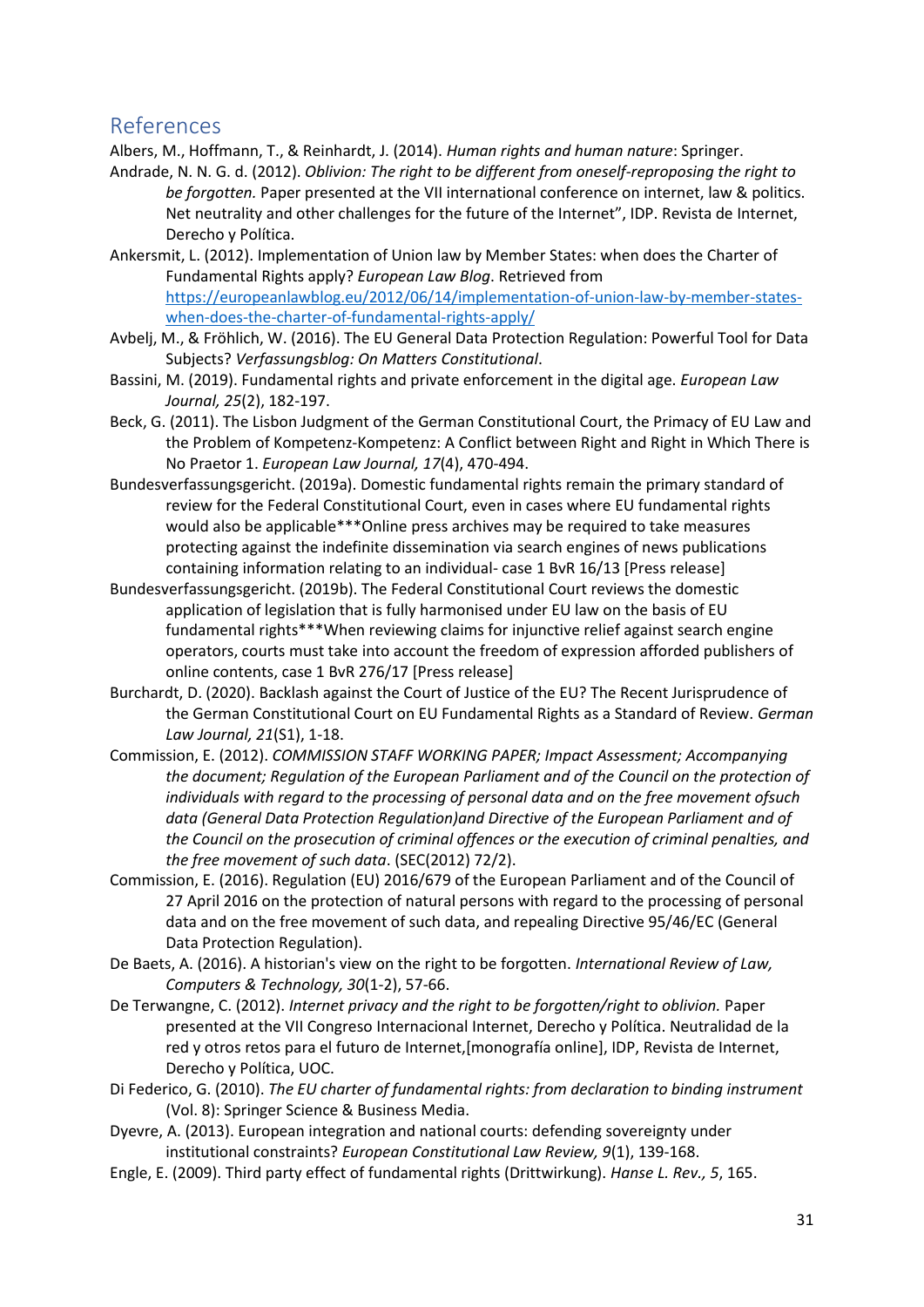Eurostat. (2019). Culture statistics - use of ICT for cultural purposes *Eurostat; Statistics Explained*(Households with internet access). Retrieved from [https://ec.europa.eu/eurostat/statistics-explained/index.php?title=Culture\\_statistics\\_-](https://ec.europa.eu/eurostat/statistics-explained/index.php?title=Culture_statistics_-_use_of_ICT_for_cultural_purposes#Households_with_internet_access)

use\_of\_ICT\_for\_cultural\_purposes#Households\_with\_internet\_access Frantziou, E. (2014). Further Developments in the Right to be Forgotten: The European Court of Justice's Judgment in Case C-131/12, Google Spain, SL, Google Inc v Agencia Espanola de

Proteccion de Datos. *Hum. Rts. L. Rev., 14*, 761. Friedl, P. (2019). New laws of forgetting – The German Constitutional Court on the right to be forgotten. *European Law Blog*.

Goldoni, M. (2012). Constitutional pluralism and the question of the European common good. *European Law Journal, 18*(3), 385-406.

Groussot, X., Pech, L., & Petursson, G. T. (2011). The scope of application of fundamental rights on Member States' action: in search of certainty in EU adjudication. *Available at SSRN 1936473*.

Hijmans, H. (2014). Right to Have Links Removed: Evidence of Effective Data Protection: Case C-131/12 Google v. Agencia Española de Protectión de Datos (AEPD) and Mario Costeja Gonzalez, Judgment of 13 May 2014. *Maastricht Journal of European and Comparative Law, 21*(3), 555-563.

Iglezakis, I. (2014). The right to be forgotten in the Google Spain Case (case C-131/12): A clear victory for data protection or an obstacle for the internet? *Available at SSRN 2472323*.

Judgment of 13th may 2014, Google Spain vs. AEPD EU:C:2014:317, No. C-131/12 (European Cour tof Justice 2014).

Kulk, S., & Borgesius, F. Z. (2014). Google Spain v. González: Did the Court Forget about Freedom of Expression?: Case C-131/12 Google Spain SL and Google Inc. v. Agencia Española de Protección de Datos and Mario Costeja González. *European Journal of Risk Regulation, 5*(3), 389-398.

Lynskey, O. (2013). Time to Forget the 'Right to be Forgotten'? Advocate General Jääskinen's opinion in C-131/12 Google Spain v AEPD. *European Law Blog, 3*.

Lynskey, O. (2014). Rising like a Phoenix: The'Right to be Forgotten'before the ECJ. *European Law Blog*.

Lynskey, O. (2015). Control over Personal Data in a Digital Age: Google S pain v AEPD and Mario Costeja Gonzalez. *The Modern Law Review, 78*(3), 522-534.

Mantelero, A. (2013). The EU Proposal for a General Data Protection Regulation and the roots of the 'right to be forgotten'. *Computer law & security review, 29*(3), 229-235.

McGoldrick, D. (2013). Developments in the Right to be Forgotten. *Human Rights Law Review, 13*(4), 761-776.

Muir, E. (2014). Fundamental rights: An unsettling EU competence. *Human Rights Review, 15*(1), 25- 37.

Petkova, B. (2019). Privacy as Europe's first Amendment. *European Law Journal, 25*(2), 140-154.

Rossi, L. S. (2020). A 'new course' of the Bundesverfassungsgericht in the context of constitutional complaints: the balancing of conflicting rights and the application of Union law *EU Law Analysis* Retrieved from

file:///C:/Users/razup/Documents/EPA/Bachelor%20thesis/GCC/EU%20Law%20Analysis%20 %20A%20%E2%80%98new%20course%E2%80%99%20of%20the%20Bundesverfassungsgeric ht%20in%20the%20context%20of%20constitutional%20complaints%20%20the%20balancing %20of%20conflicting%20rights%20and%20the%20application%20of%20Union%20law.html

Rustad, M. L., & Kulevska, S. (2014). Reconceptualizing the right to be forgotten to enable transatlantic data flow. *Harv. JL & Tech., 28*, 349.

Sadurski, W. (2008). 'Solange, chapter 3': Constitutional Courts in Central Europe—Democracy— European Union. *European Law Journal, 14*(1), 1-35.

Samonte, M. (2019). Google v CNIL Case C-507/17: The Territorial Scope of the Right to be Forgotten Under EU Law. Retrieved fro[m https://europeanlawblog.eu/2019/10/29/google-v-cnil-case](https://europeanlawblog.eu/2019/10/29/google-v-cnil-case-c-507-17-the-territorial-scope-of-the-right-to-be-forgotten-under-eu-law/#comments)[c-507-17-the-territorial-scope-of-the-right-to-be-forgotten-under-eu-law/#comments](https://europeanlawblog.eu/2019/10/29/google-v-cnil-case-c-507-17-the-territorial-scope-of-the-right-to-be-forgotten-under-eu-law/#comments)